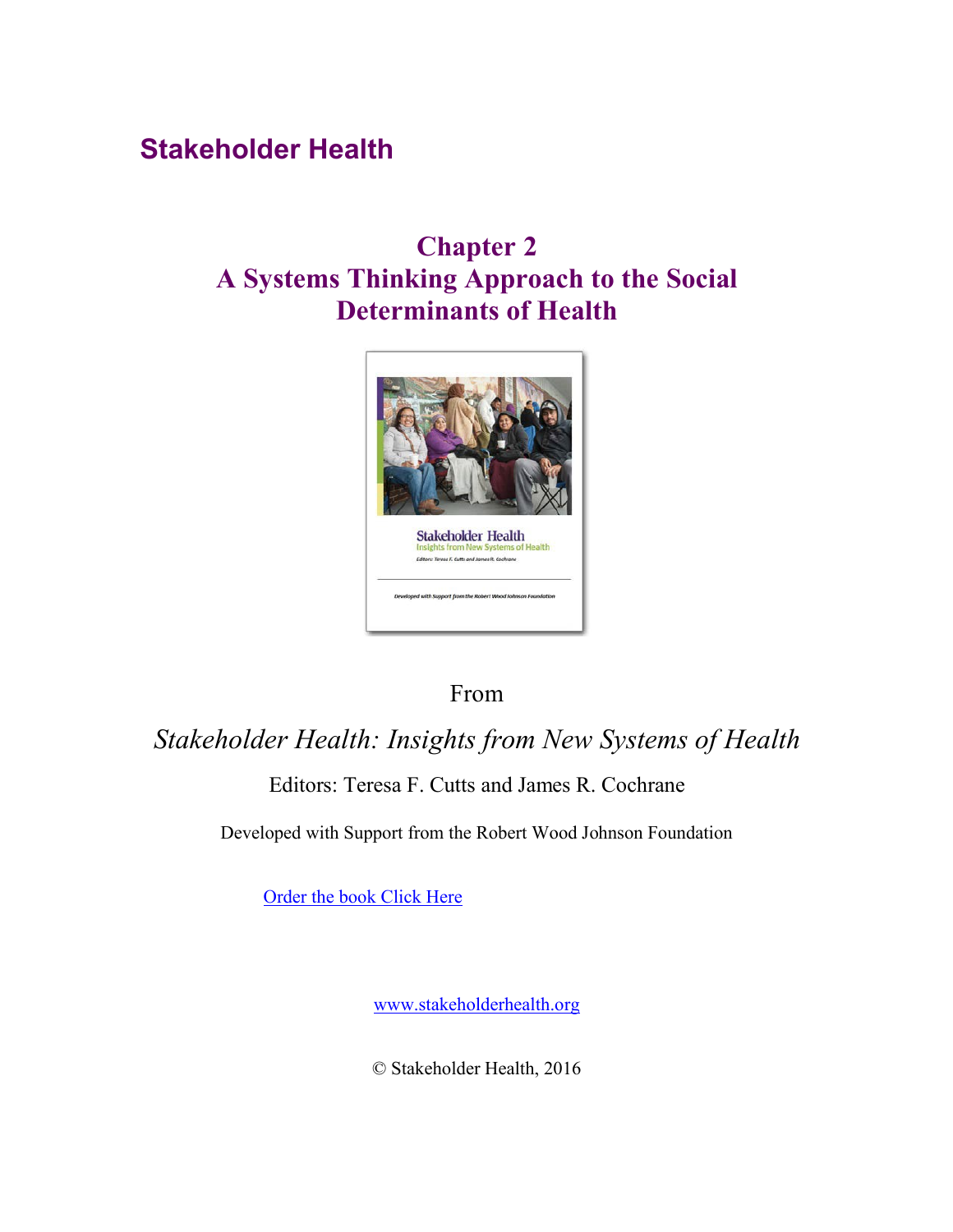# **CHAPTER 2 A Systems Thinking Approach to the Social Determinants of Health**

*Marice Ashe with Dora Barilla, Eileen Barsi and Stephanie Cihon*

In our last monograph, Stakeholder Health (SH) described the "social determinants of health" in terms of providing "integrated care for socially complex people in socially complex neighborhoods" (Health Systems Learning Group, 2013). This acknowledged that the factorsthat have the greatest impact on health are not medical interventions or individual lifestyle choices, but instead arise from the environments in which we live, work and play. It also introduced the Social Ecological Model to focus attention on the environments (or the "places") that provide the socioeconomic, cultural and environmental conditions in which community health either thrives or fails.

Here we further explore the social determinants of health through the lens of systems thinking. Systems thinking is defined as a practice that takes a comprehensive approach to complex events or phenomena seemingly caused by a myriad of isolated, independent, and usually unpredictable factors or forces (Senge, 2006). It shifts the "mind from seeing parts to seeing wholes, from seeing people as helpless reactors to seeing them as active participants in shaping their reality, from reacting to the present to creating the future" (Senge, 2006, p. 69). So the essence of systems thinking lies in a shift of thinking to see interrelationships rather than linear cause-effect chains, and longer-term processes of change rather than simply snapshots in time.

Systems thinking reflects four fundamental characteristics (Peterson, 2010):

- *Dynamism*: Multiple specific phenomena evolve in relation to each other. Rather than seeing only isolated events (e.g., asthma, graduation, and employment rates), systems thinkers see the patterns of relationship (e.g., how unemployment is connected to higher school absences due to uncontrolled childhood asthma). When these patterns of relationship are projected over time, the historic data can be used to make predictions for the future.
- *Complexity*: Besides numerous stakeholders being involved in a living system, its full complexity lies in its ever-evolving and partially non-predictable adaptation to new circumstances and its patterns of resilience that are self-preserving, self-organizing and goal-seeking in expressing its integrity or wholeness (Meadows, 2008). The challenge to the systemsthinker, while embracing the unpredictable, is to find mutuality despite the diverse, divergent or siloed interests of those involved, as these key characteristics of a system emerge.
- *Interdependency*: Seemingly isolated phenomena actually are intimately connected and influence each other over time.
- *Hard to communicate*: Words are often inadequate for explaining dynamic problems driven by the interdependency of multiple players with diverse interests.

Systems thinkers look for patterns of interaction among complex phenomena in order to better understand, analyze and articulate the current effectiveness of a system, and to diagnose how the system can be improved over time (see also Chapter 10 in this document for further discussion on complexity and "complex living systems").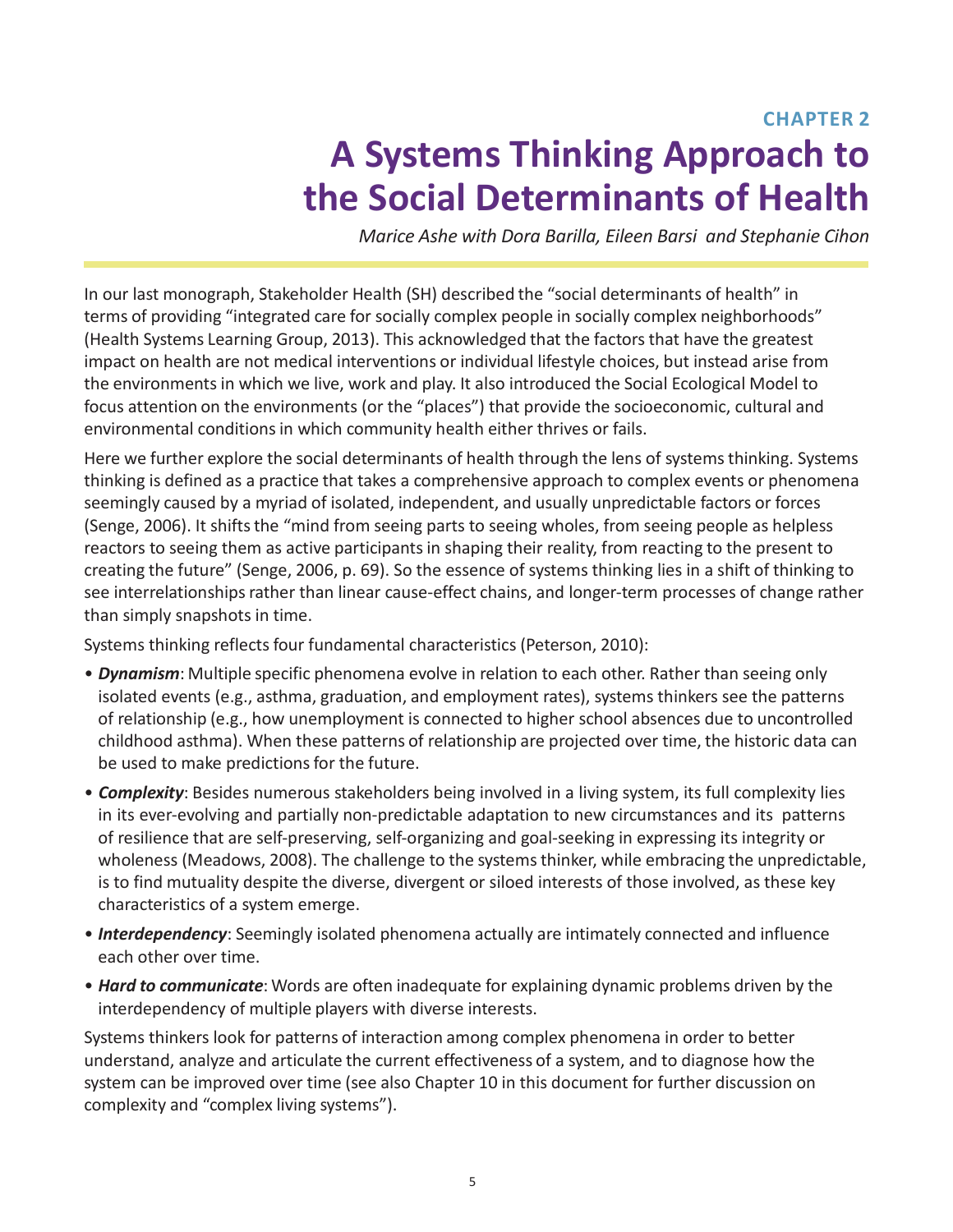### **Systems Thinking and Population Health**

Every effective hospital administrator knows that a well-run hospital has multiple service lines, existing within even larger complex systems, that must interact efficiently to achieve the best outcomes for both patients and employees. In fact, a single glitch in the system—a laboratory test that is late or provides inaccurate results—can have ripple effects across the whole care-delivery apparatus. The most successful administrators ensure that attention is given to even the relatively small problems (such as under-staffed laboratory services), in service of the interdependent functions and smooth functioning throughout the entire hospital.

Likewise, a person's health is rooted in those broader complex systems, too. It is now widely accepted that the environment has the greatest impact on health outcomes across populations. We will refer to the following case study related to childhood asthma throughout this chapter. Asthma is an

### **CASE STUDY: CHILDHOOD ASTHMA**

*(ChangeLab Solutions, 2014)*

Think of a child who is repeatedly hospitalized with uncontrolled asthma. Despite the best that medicine can offer, if the child lives in substandard housing with mold climbing walls and bed posts or with roaches or other vermin spreading asthma triggers, medical interventions alone will not prevent the continuous recurrence of disease. In fact, building code standards, tenants' legal rights, and the availability of healthy and affordable housing have a direct impact the child's health. To effectively address the asthma, these non-medical issues must become a central focus of attention. We could depict this relationship with a simple diagram:

#### **POOR HOUSING** ➙ **ASTHMA**

Yet, we also know the impact of asthma on school attendance, which is directly related to educational achievement. In 2008, asthma accounted for approximately 14.4 million lost school days nationwide (American Lung Association, 2012). A study of over 9,000 students in a predominantly African American urban school district in St. Louis, Missouri found that students with any degree of asthma experienced, on average, 30 percent more absent days than those without asthma. Students with moderate to severe asthma experienced, on average, 4.3 times the number of absences of non-asthmatic children (Moonie, Sterling, Figgs, & Castro, 2006). In a study conducted in an inner-city school in Los Angeles, students with asthma missed, on average, two more days of school than children without asthma (Bonilla, Kehl, Kwong, Morphew, Kachru & Jones, 2005). Students who attended schools with the highest concentrations of low-income students were more likely to miss school because of asthma than those at schools with higher income students (Meng, Babey, & Wolstein, 2012).

We can now extend the diagram like this:

#### **POOR HOUSING** ➙ **ASTHMA** ➙ **SCHOOL ABSENTEEISM**

Further, we also know that chronic absenteeism leads to lower educational attainment (Thies, 1999), and this, in turn, has significant impacts on future employability, social capital, and psychological resiliency (Levine, 2003). We can expand our simple diagram to reflect multiple feedback loops and pathways, showing how poverty creates a systemic reality of increasingly poor health with a negative feedback loop (housing):



Of course, going even further, within the family, when a child is absent from school due to illness, a parent or guardian must be available to care for the child. Do the parents' jobs offer sick leave benefits? If not, must one of the parents take unpaid time away from work? Will his or her job be at risk if too many unpaid days are taken? Again, without basic prevention, the ripple effects of having a single child suffer from asthma have profound impacts on all aspects of family stability and economic achievement.

But even that is not all. There is a strong link between child poverty and other chronic health conditions beyond asthma:

- Children from families in poverty are more likely to be obese than their non-poor peers of the same age, of the same gender, and within the same geographic region (Centers for Disease Control and Prevention, 2015b; Singh, Siapush, & Kogan, 2010).
- Children from families in poverty are more likely to be identified as having developmental delays than their non-poor peers of the same age, of the same gender, and within the same geographic region (Brooks-Gunn & Duncan, 1997; Child Trends DataBank, 2013).
- Children from families in poverty are more likely to be identified as having learning disabilities than their non-poor peers of the same age, of the same gender, and within the same geographic region (Brooks-Gunn & Duncan, 1997).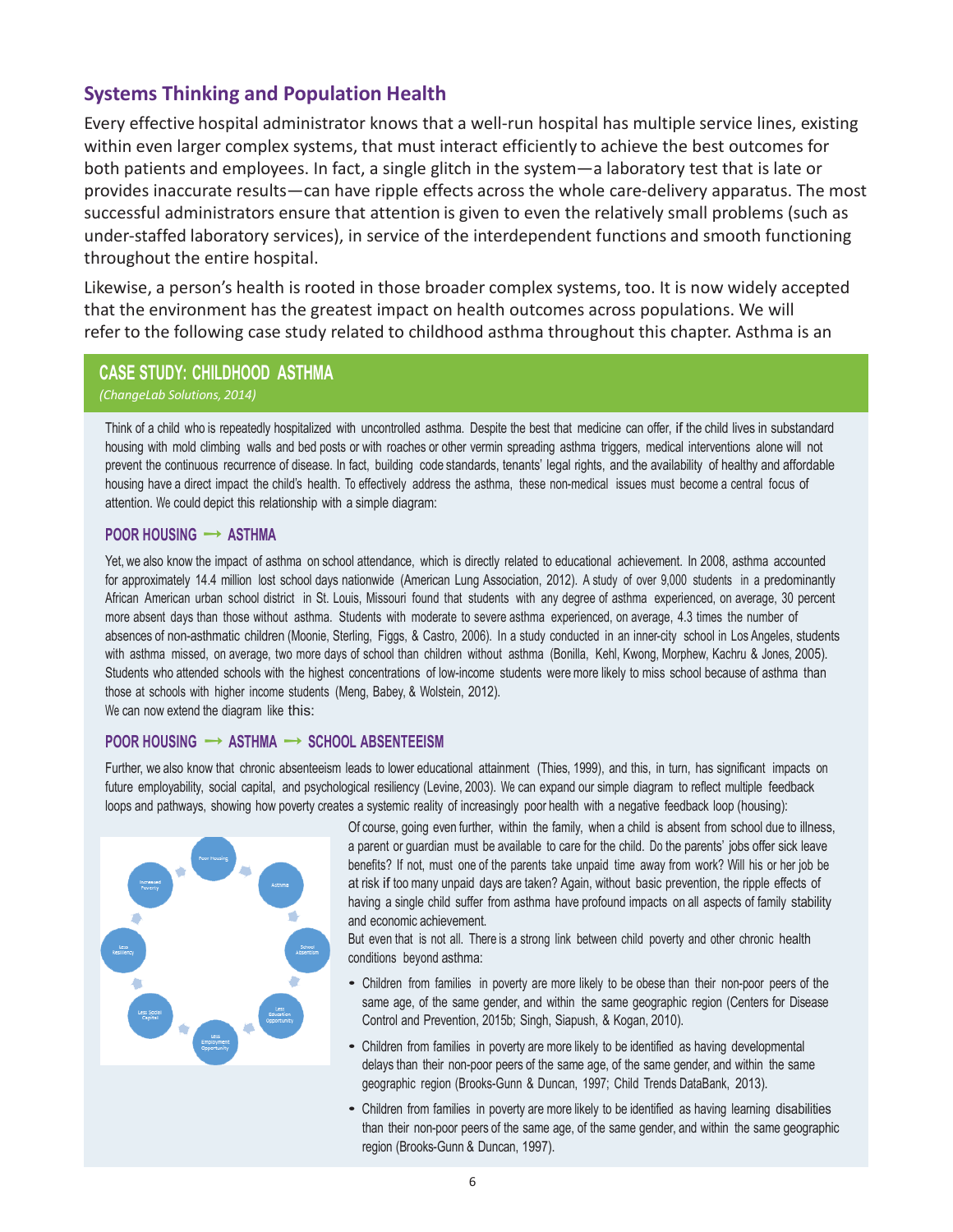increasingly common disease, found in all income groups but significantly more common in children living in poverty. It provides a rich landscape to illustrate the Triple Aim of improved experience of care, reducing per capita cost of care, and improving the health of populations (Bisognano & Kenney, 2014), and to point to SH's addition of a fourth ("quadruple") aim of equity.

## **What are the Social Determinants of Health?**

The World Health Organization states that the "social determinants of health" reflect the conditions in which people are born, grow, live, work and age (World Health Organization, 2015). Healthy People 2020 highlights the importance of addressing the social determinants of health as one of the overarching national population health goals of the current decade (Secretary's Advisory Committee on National Health Promotion and Disease Prevention, 2010). The CDC gives deeper meaning to this definition when it calls upon health leaders to advance health equity by addressing the social determinants of health (Marmot, 2007; Williams, Costa, Odunlami, & Mohammed, 2008).

As the asthma case study above illustrates, the most basic conditions of everyday life—like the structural quality of the family home, or whether the parents have jobs with leave benefits to care for their sick children—have overwhelming influence on health outcomes, not just on asthma but on all other preventable chronic health conditions as well. We know that having access to quality food, recreation, housing, transportation, public safety, education and jobs are associated with how long we will live (Robert Wood Johnson Foundation, 2015). These aspects of family and neighborhood living conditions—beyond a person's genetic inheritance and even beyond their poverty levels—have lasting consequences for health (Jutte, Miller, & Erickson, 2015). When these basic aspects of civic life fail, a person is exposed to "toxic stress" which influences gene expression and brain development with direct and indirect negative consequences for health (Jutte et al., 2015). In fact, fully one-fourth of the differences in health in mid- to late-life can be attributed to neighborhood differences during young adulthood (Jutte et al., 2015). (See Life Expectancy Table below.)

Because the social determinants of health have such a profound impact on health outcomes, we now say that a person's zip code is far more important than their genetic code in determining health outcomes (Jutte et al., 2015; Lavizzo-Mourey, 2012). We can measure this clearly through demographic data: the most impoverished neighborhoods in our nation, comprised predominantly of persons of color, have a life expectancy 15 to 25 years less than higher income and predominantly white neighborhoods.

| <b>City</b>                           | <b>Higher Income and</b><br><b>Predominantly</b><br><b>White</b><br><b>Neighborhoods</b> | <b>Lower Income and</b><br><b>Predominantly</b><br><b>Persons of Color</b><br><b>Neighborhoods</b> | <b>Years of</b><br><b>Difference</b> |
|---------------------------------------|------------------------------------------------------------------------------------------|----------------------------------------------------------------------------------------------------|--------------------------------------|
| Cleveland, OH (Norris & Howard, 2015) | 88                                                                                       | 64                                                                                                 | 24                                   |
| Kansas City, KS                       | 83                                                                                       | 69                                                                                                 | 14                                   |
| Lincoln, NE (Andersen, 2015)          | 90's                                                                                     | 60's                                                                                               | $25 - 30$                            |
| Minneapolis/St. Paul, MN              | $83+$                                                                                    | 75                                                                                                 | $8+$                                 |
| New Orleans, LA                       | 80                                                                                       | 55                                                                                                 | 25                                   |
| San Joaquin Valley, CA                | 87                                                                                       | 75                                                                                                 | 12                                   |
| Washington, DC                        | 84                                                                                       | 77                                                                                                 | 7                                    |

#### **Life Expectancy at Birth by Zip Code\***

*\*The data from this table is taken from the Robert Wood Johnson Foundation. (2015a). City Maps. Retrieved December 5, 2015, fro[m www.rwjf.org/en/library/articles-and-news/2015/09/city-maps.htm](http://www.rwjf.org/en/library/articles-and-news/2015/09/city-maps.htm)*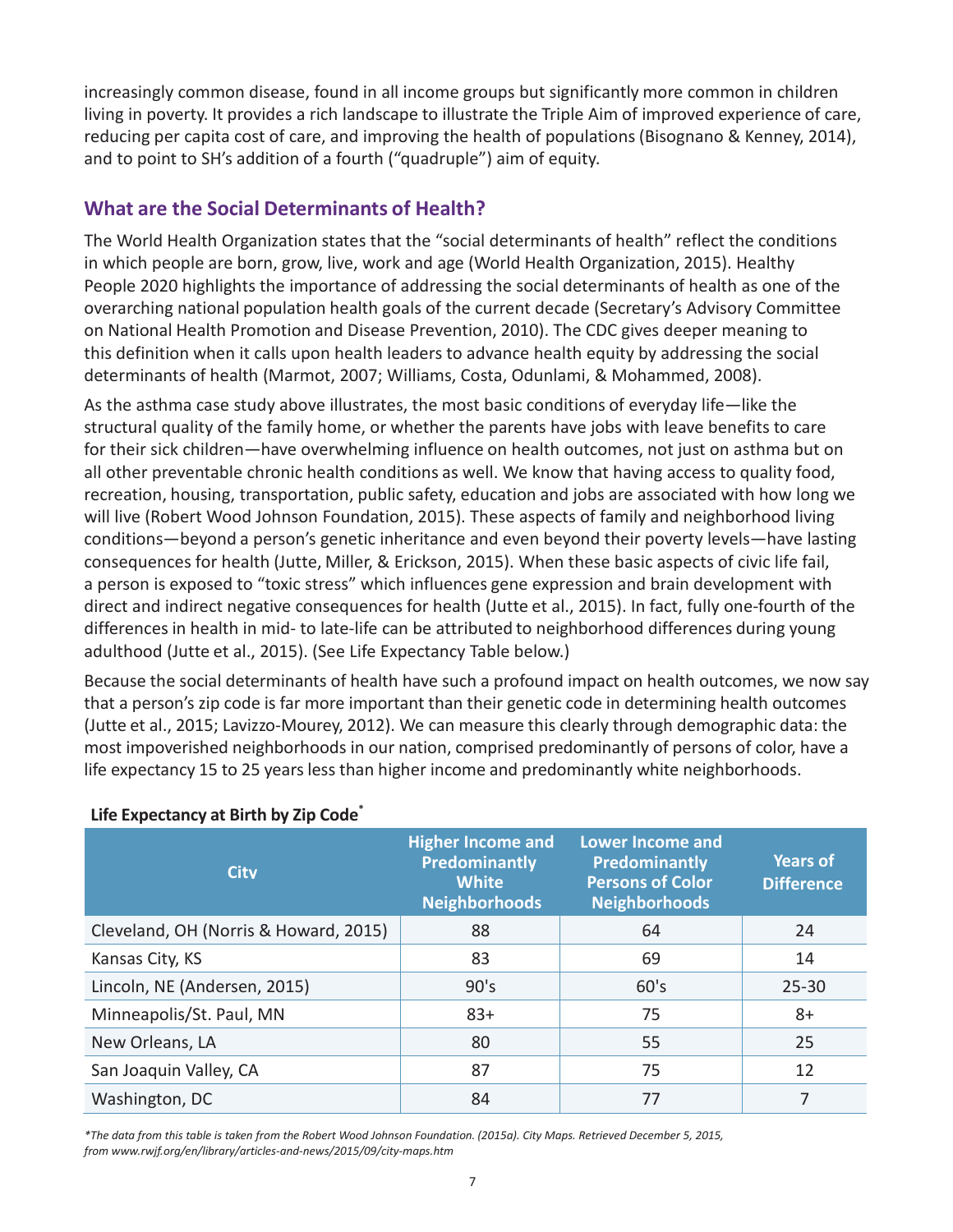#### **RACISM AND THE SOCIAL DETERMINANTS OF HEALTH**

Excerpt from Williams, D., (2012) "Miles to Go before We Sleep: Racial Inequities in Health" Journal of Health and Social Behavior, *Sage. 53(3) 279, 285.*

Research suggests that three key factors may each contribute to the residual effect of race after socioeconomic status (SES) is controlled (Williams & Mohammed, 2009).

- First, indicators of SES are not equivalent across race. Compared with whites, blacks and Hispanics have lower earnings at comparable levels of education, less wealth at every level of income, and less purchasing power because of higher costs of goods and services in their communities (Williams & Collins, 1995).
- Second, health is affected not only by one's current SES but by exposure to social and economic adversity over the life course. Racial ethnic minority populations are more likely than whites to have experienced low SES in childhood and elevated levels of early life psychosocial and economic diversity that can affect health in adulthood (Colen, 2011). In national data, early life SES helps explain the black-white gap in mortality for men (Warner & Hayward, 2006). Another recent study linked early life adversity to multiple markers of inflammation for adult African Americans but not for whites (Slopen et al., 2010), suggesting a link to allostatic load. Allostatic load, or the cumulative biological burden exacted on the body through daily adaption to stress, particularly unremitting physical and emotional stress, is considered to be a risk factor for several diseases, including cardiovascular disease, diabetes, obesity, depression and cognitive impairment, as well as both inflammatory and autoimmune disorders (Djuric et al, 2008).
- Third, <sup>a</sup> growing body of evidence documents that racism is <sup>a</sup> critical missing piece of the puzzle in understanding the patterning of racial disparities in health. Institutional racism and personal experiences of discrimination are added pathogenic factors that can affect the health of minority group members in multiple ways (Williams & Mohammed, 2009). Discrimination can lead to reduced access to desirable goods and services, internalized racism (acceptance of society's negative characterization) can adversely affect health, by eroding the individual's sense of value (Jones, 2000), racism can trigger increased exposure to traditional stressors (e.g., unemployment), and experiences of discrimination are psychosocial stressors. For example, perceived discrimination/racism has been shown to play a role in unhealthy behaviors such cigarette smoking, alcohol/substance use, improper nutrition, and refusal to seek medical services (Lee, Ayers, & Kronenfeld, 2009; Peek et al, 2011).

Arguably, the most consequential effects of racism on health are due to residential segregation by race, a mechanism of institutional racism (Williams & Collins, 1995). Segregation can restrict socioeconomic attainment and lead to group differences in SES and health. It also creates pathogenic neighborhood conditions, with minorities living in markedly more health-damaging environments than whites and facing higher levels of acute and chronic stressors. Although the majority of poor persons in the United States are white, poor white families are not concentrated in contexts of economic and social disadvantage with an absence of an infrastructure that promotes opportunity in the ways that poor blacks, Latinos, and Native Americans are. The neighborhoods where minority children live have lower incomes, education, and home ownership rates and higher rates of poverty and unemployment compared with those where white children reside. In 100 of America's largest metropolitan areas, 75 percent of all African American children and 69 percent of all Latino children are growing up in more negative residential environments than are the worst-off white children (Acevedo-Garcia, Osypuk, McArdle, & Williams, 2008).

These extraordinary differentialsin life expectancy are due primarily to an overburden of preventable chronic diseases in low income communities of color that can be addressed best by taking a systems approach to health outcomes. Through systemsthinking, we know that we have to look for the fundamental causes of the problems we are trying to solve. This means that we must find the interrelationships between the structural issues that affect health issues such as the quality of housing and education in a community; access to job training and economic opportunity; exposure to interpersonal or community-level violence; and the realities of historic, institutional and internalized racism. (See the sidebar, Racism and the Social Determinants of Health.)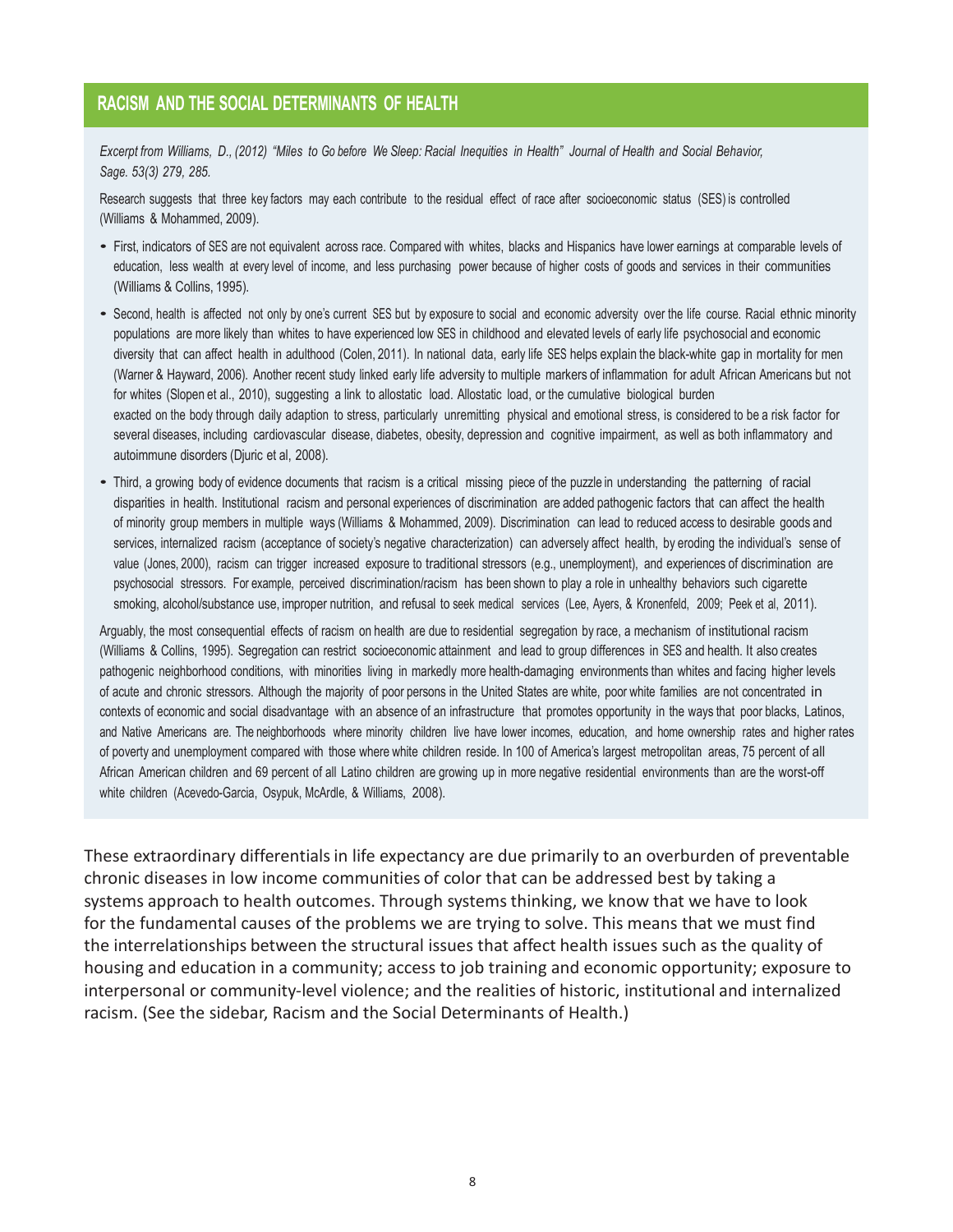### **County Health Rankings***(County Health Rankings & Roadmaps, 2015a)*

Research conducted by the Population Health Institute at the University of Wisconsin demonstrates that clinical medical care accounts for just 20% of health outcomes while health behaviors, socioeconomic factors and the physical environment account for the remaining 80% of health outcomes (County Health Rankings & Roadmaps, 2015a).

The seemingly distinct measurements on the chart are deceptive as there are tremendous interactions between health factors. Compare two families:

*One is a middle class family* that lives in a home free of hazards, in a neighborhood that has parks safe for children to play in. They are likely to spend weekends shuttling between youth sporting events, and whether or not they always eat healthfully, they will at least be able to afford plenty of healthy foods. When family members get sick, they likely have access to quality medical care. This family has ready accessto all that is needed to live a healthy life.

*The other family lives near or below the poverty line.* This family is far more likely to live in a neighborhood with an over-proliferation of stores that sell liquor but few fruits or vegetables. This alone affects the family diet (a Health Behavior factor) and safety (Social and Economic factors) as an increased density of liquor stores is correlated with increased community and interpersonal violence (Ashe, Jernigan, Kline, & Galaz, 2003). This family is likely to have limited access to medical care (a Clinical Care factor) and may even have to choose between seeing a doctor or buying medication and paying rent or buying food (Social and Economic factors). The children in this family most likely do not belong to sports teams and may have to play inside their home to keep safe (Social and Economic, and Physical Environment factors).

The health behavior of the family living in or near poverty is likely to be far different than the middle class family with access to all that is needed for a healthful life. In short, poor health disproportionately burdens people who live in places that limit opportunities to live long and well (County Health Rankings & Roadmaps, 2015b).

Yet, when we look at how we spend our health care dollars, we see that just 3-4% of our national health budget is dedicated to disease prevention; the rest is dedicated to medical care delivery (Alley, Asomugha, Conway, & Sanghavi, 2015; Centers for Disease Control and Prevention, 1992; Forsberg & Fichtenberg, 2012; McGinnis, Williams-Russo, & Knickman, 2002). This unbalanced distribution of the national health budget is illustrated by the fact that the nation's largest single investment in prevention, the Prevention and Public Health Fund,

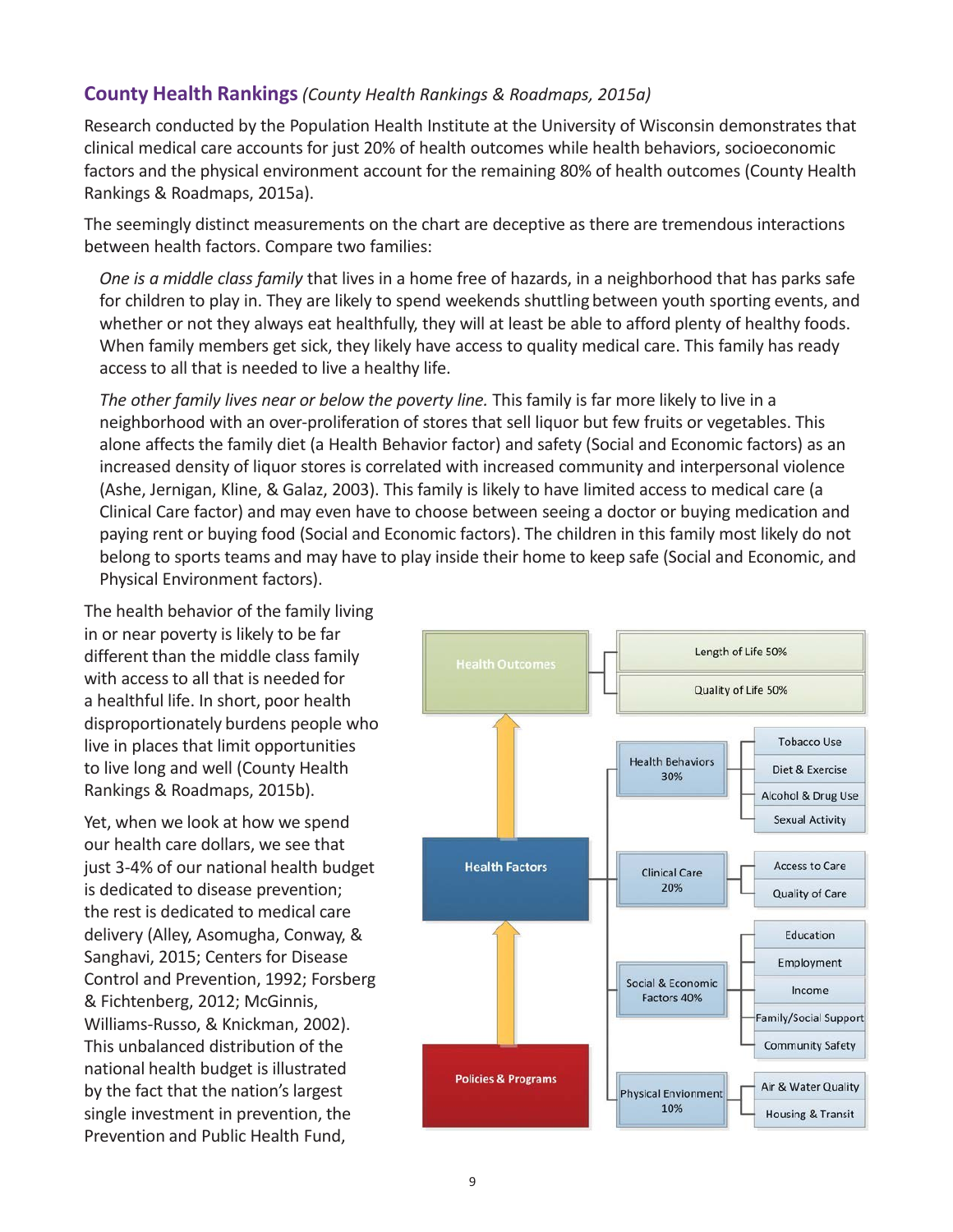provides \$14.5 billion over the next 10 years (Trust for America's Health, n.d.), while the total health care spending for 2014 alone was \$3 trillion (Centers for Medicare and Medicaid Services, 2015a). In short, as things stand today, we are challenged to address the 80% of the causative factors for preventable disease with a fraction of the national budget on health. This is an impossible ratio that is bound to lead to failure unless something is done that is dramatically different than the status quo.

The Triple Aim (Bisognano & Kenney, 2012) continues to be the gold standard for the transformation of our health system, linking improved experience of care, reducing per capita cost of care, and improving the health of populations. In our first monograph, SH advocated an even more expansive view: that health equity, strongly linked to social determinants, should be added as a "Quadruple Aim" to insure justice in healthcare and other venues (Health Systems Learning Group, 2013, p. 12). However, despite these calls to action, few health systems are incorporating the relevant tools and processes to address the social determinants of health in their systems of care. Without addressing and integrating the social determinants, the Triple Aim, and certainly not our more expansive Quadruple Aim, will not be realized.

## **What Can We Do to Addressthe Social Determinants of Health?**

While access to health care for individuals is necessary to close gaps in life expectancy, it is hardly sufficient. Rather, we must work at the systems level by taking a comprehensive approach to complex events or phenomena affecting a person's or a community's life even though these events seem to be caused by a myriad of isolated, independent, and often unpredictable factors or forces (Senge, 2006). Population health means doing business differently: it will require at least an integration of both public health and traditional health care settings. We will need to begin to integrate both clinical and community prevention. The new level of thinking for the emerging health system will require aligning partnerships that are built for health, not just the treatment of symptoms associated with disease. This will require addressing the social determinants with strategic partners not traditionally aligned with the health system. We can no longer think of hospitals, labs, physician offices and clinics as the health system, but include housing, education, and public health. For example, our colleagues at ProMedica have done years of work around improving health outcomes via food security initiatives (see sidebar).

The 5-tiered Health Impact Pyramid developed by CDC director Thomas Frieden (2010) illustrates the various types of interventions that contribute to improving population health. It takes a decidedly systems theory view of what will work, and provides a framework for how to address any number of public health challenges—from preventing chronic diseases, to decreasing HIV/AIDS transmission or teen pregnancy rates, to increasing immunization rates. It demonstrates that the greatest achievements in population health will be secured by implementing interventions at the base levels of the pyramid.

#### **BOTTOM TIER** – *Socioeconomic Factors*

The lowest tier represents changes in socioeconomic factors (e.g., poverty reduction, quality educational systems, healthy and affordable housing, etc.). These changes have the greatest potential impact on health outcomes because they affect fundamental conditionsin life and simultaneously reach broad segments of society with population-scale policies. Because we know that socioeconomic factors impact up to 40% of the differential in life expectancy, these changes—complex though they may be—provide an overwhelmingly positive impact on health outcomes (Frieden, 2010).

#### *Relevance for asthma prevention*

As discussed above, asthma is significantly affected by:

• Poverty: greater likelihood of living in substandard housing, may not have health insurance or be able to afford medication.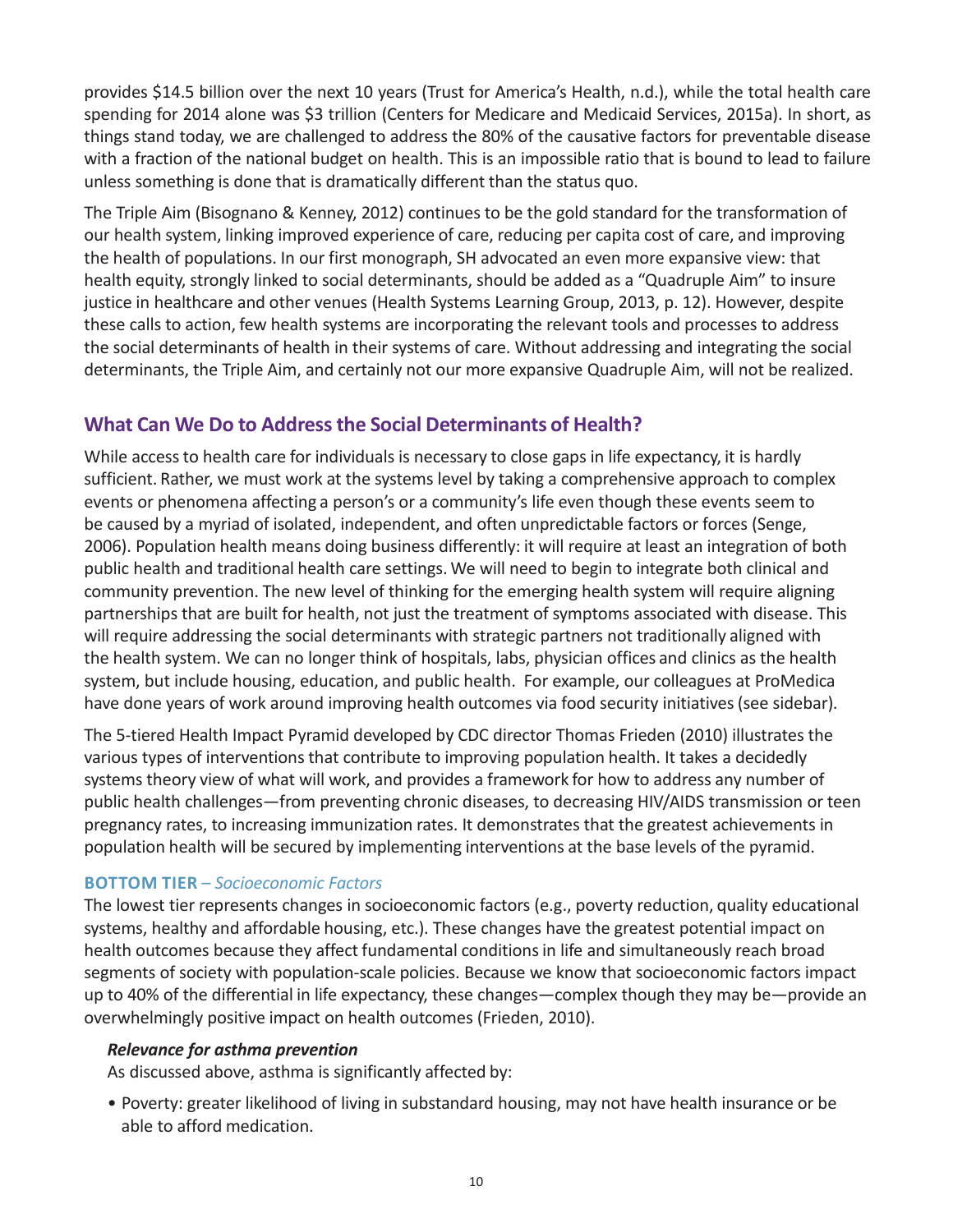

- Homelessness: Shelters are often filled with asthma triggers, and the stress of displacement alone exacerbates asthma.
- Education: Poor education is a risk for health illiteracy not only for the asthmatic child, but also parents.

#### **2ND TIER** – *Changing the Context to Make Individual's Default Decisions Healthier*

This tier includes interventions that change the environmental context to make healthy options the standard regardless of education, income, or social services. Examples include access to fluoridated water, elimination of lead and asbestos exposures, improvements in road and vehicle design, iodized salt, removal of trans-fats from foods, policies that encourage use of active transportation (walking, bicycling, public transit, stair use), clean indoor air laws, taxing or differential prices on tobacco, alcohol, and unhealthy foods and beverages (Frieden, 2010). In each instance, the individual does not need to think about choosing a healthy option—it is the norm. Regardless of education, income, or other societal factors, all persons benefit from such interventions.

#### *Relevance for asthma prevention*

• If an asthmatic child lives in a home with known asthma triggers such as mold, mildew, roaches, or second hand smoke, there is little hope of preventing illness even if she has perfect adherence to treatment regimes. If that child moves to a home that meets habitability standards free from asthma triggers including secondhand smoke, the likelihood of her health improving increases dramatically.

#### **3RD TIER** – *Long-Lasting Protective Interventions*

This tier includes one-time or infrequent protective interventions that do not require ongoing clinical care. Examples of such interventions include immunizations, colonoscopies and smoking cessation programs. Because these interventions operate by reaching people as individuals rather than through a broader base policy strategy, they typically have less impact on population health outcomes than the bottom two tiers of the pyramid (Frieden, 2010).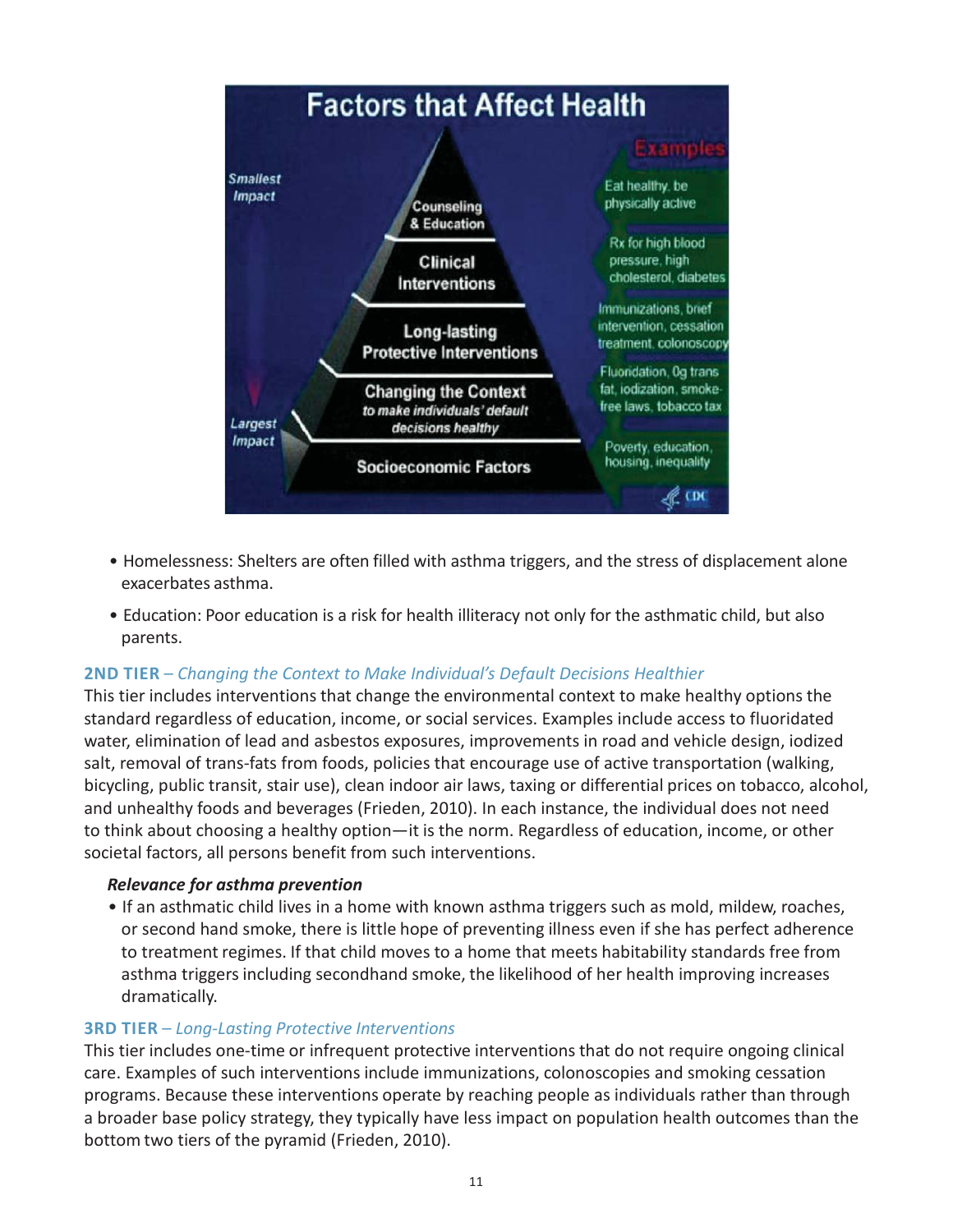#### *Relevance for asthma prevention*

• Most healthy housing projects fit here as they use a family-by-family or apartment-by-apartment approach to addressing a health concern. For example, it is common that a child with lead poisoning also has asthma, as both health problems are caused by poorly maintained houses. Maintaining housing quality by remediating lead poisoning or asthma triggers for each family with a lead poisoned or asthmatic child provides long-lasting protections, but without the universal approach of creating default conditions or opportunities as in the lowest tiers.

#### **4TH TIER –** *Clinical Interventions*

This tier includes direct medical care in a hospital or clinical setting, including home health visits. Evidence-based clinical care reduces disability and increases life expectancy for recipients and we know that it has a 20% impact on overall health outcomes. Nonetheless, in some communities, clinical interventions are often unavailable to low-income residents, especially in states that have not adopted Medicaid expansion under the Affordable Care Act. Further, clinical services can be limited in their effectiveness by a patient's socioeconomic status such as his/her inability to afford medicine; nonadherence to a medication regime due to a lack of education and health literacy; clinic organization, such as single provider vs. rotating providers and physician's expectation of patients' capacity to use the newest technique for control of conditions(Lutfe & Freese, 2005; Phelan & Link, 2005); or the fact that the patient does not have access to healthy and affordable foods, safe places to play, or healthy housing, which are necessary to prevent disease (Frieden, 2010).

#### *Relevance for asthma prevention*

• Even patients with all the amenities of middle class life can have asthma. All patients need screening, health education, and medication. Sometimes even the otherwise healthy and wealthy asthmatic patient needs hospitalization.

#### **TOP TIER** – *Counseling and Educational Interventions*

This tier includes health education provided during clinical encounters (e.g., nutrition education or smoking cessation classes) or during participation in community-based program (e.g., health fairs, cooking classes at WIC sites, exercise classes, etc.). From a population health perspective, these are often the least effective types of intervention largely because they reach just one person or a small group of persons at a time (Whitlock, Orleans, Pender, & Allan, 2002). Further, they often fail to address the socioeconomic contexts in which healthy choices are or are not default options. They may also fail to communicate effectively across cultural, worldview and discourse gaps that affect how participants behave and act, their so-called "healthworlds" (Germond & Cochrane, 2010), discussed in more detail in Chapter 10. These critiques aside, when applied consistently and repeatedly, counseling and educational interventions can have meaningful impact on the individuals served. For example, behavioral counseling to have safe sex, along with access to clinical interventions such as clean needles and condoms, has reduced HIV risk among the broader population (Frieden, 2010).

#### *Relevance for asthma prevention*

• Patients with asthma can significantly reduce their health problems by knowing asthma triggers and learning how to manage symptoms early with the proper use of inhalers and other medicines.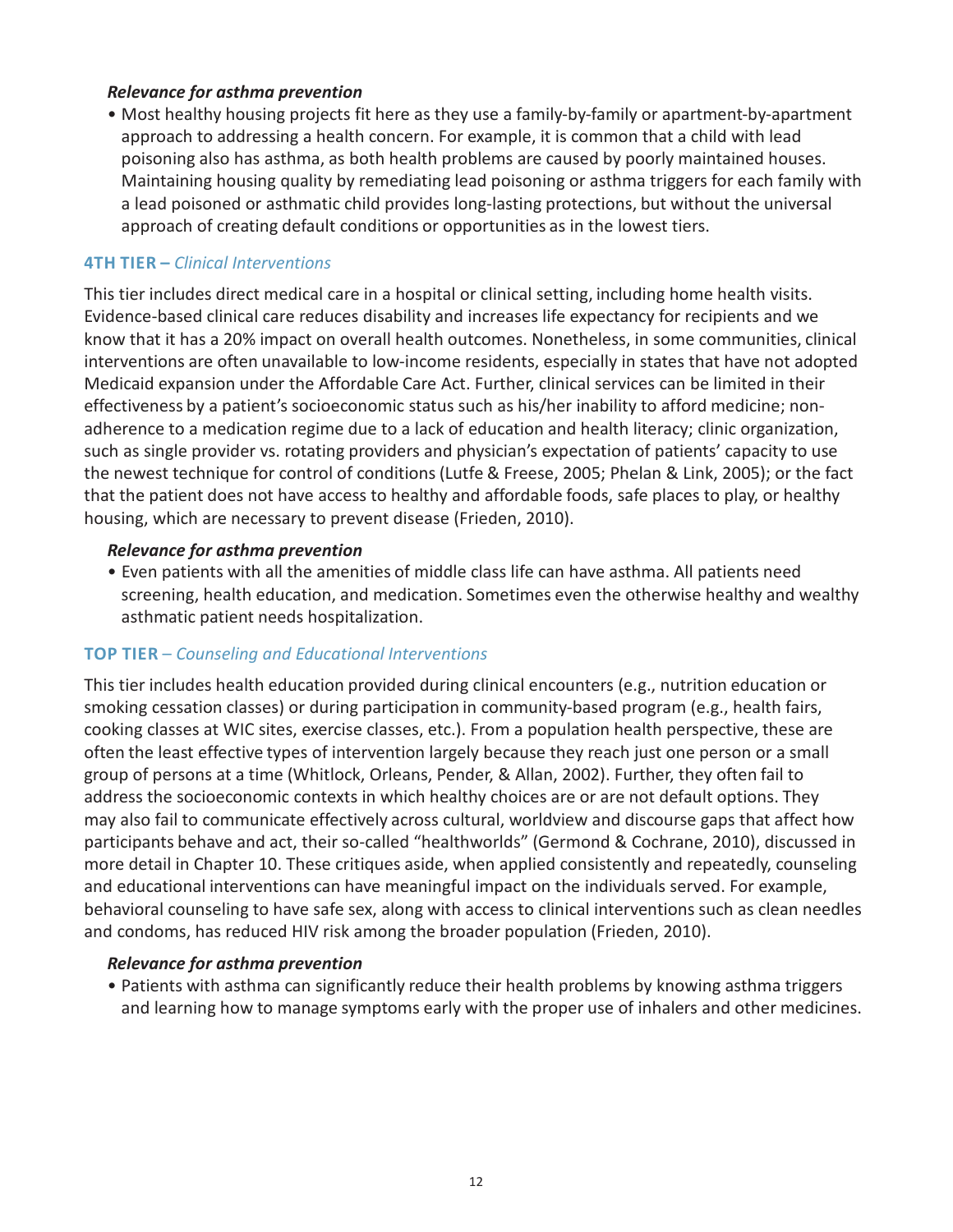### **HOSPITALS AS SYSTEMS CHANGE LEADERS**

*Excerpts from Norris & Howard (2015) "Can Hospitals Heal America's Communities?", p. 1, 2, 8.*

Healthcare's role in creating healthy communities through increasing access to quality care, research, and grant-making is being complemented by a higher impact approach: hospitals and integrated health systems are increasingly stepping outside of their walls to address the social, economic, and environmental conditions that contribute to poor health outcomes, shortened lives, and higher costs in the first place.

They are doing so for several reasons: by addressing these social determinants of health through their business and non-clinical practices (for example, through purchasing, hiring, and investments), hospitals and health systems can produce increased measurably beneficial impacts on population and community health. By adopting this "anchor mission," they can also prevent unnecessary demand on the healthcare system. This in turn can contribute to lower costs and make care more affordable for all, especially those truly in need. Simply put, this approach can improve a health system's quality and cost effectiveness while simultaneously significantly benefiting society.

With hospitals and health systems representing more than \$780 billion in total annual expenditures, \$340 billion in purchasing of goods and services, and more than \$500 billion in investment portfolios, this approach expands the set of resources and tools institutions have at their disposal to carry out their mission. It shifts the discussion of community benefit from the margins of an institution's operations to overall accountability, where all resources can be leveraged to benefit the communities in which institutions are located.

Physicians, healthcare administrators, and hospital trustees face an important and historic leadership opportunity that our country and our communities desperately need. Hospitals and health systems throughout the country are beginning to build on their charitable efforts, beyond traditional corporate social responsibility, to adopt elements of an anchor mission in their business models and operations.

Can hospitals and health systems heal America's communities?

For integrated health systems such as Kaiser Permanente, that means intentionally aligning and activating all of the resources of the institutionincluding sourcing and procurement, workforce pipeline development, training, investment capital, education programs, research, community health initiatives, environmental stewardship, and clinical prevention—to produce total health: a state of complete physical, mental and social well-being for all people.

#### **Social Determinants of Health as Systems Theory for Population Health Improvement**

As we reflect on both the County Health Rankings and Frieden's Health Impact Pyramid, it is clear that hugely complex systems must be addressed if we are to have a positive impact on population health. The benefit of using an open systems approach to guide our work is that it demonstrates how positive or virtuous feedback loops can be created so that even small changes in one discreet element of a complex system can have multiple ripple effects on the other elements. In practice, systems thinkers strive to know just the right actions to take or facilitate in order to grow—or "snowball"—positive change throughout an entire system no matter how complex. If we can learn to see the whole of a situation, we also can learn to identify levers of change that are available to create the outcomes we want to achieve. Our partners at Kaiser Permanente have exemplified this approach (see side-bar on the Hospital as Systems Change Leaders).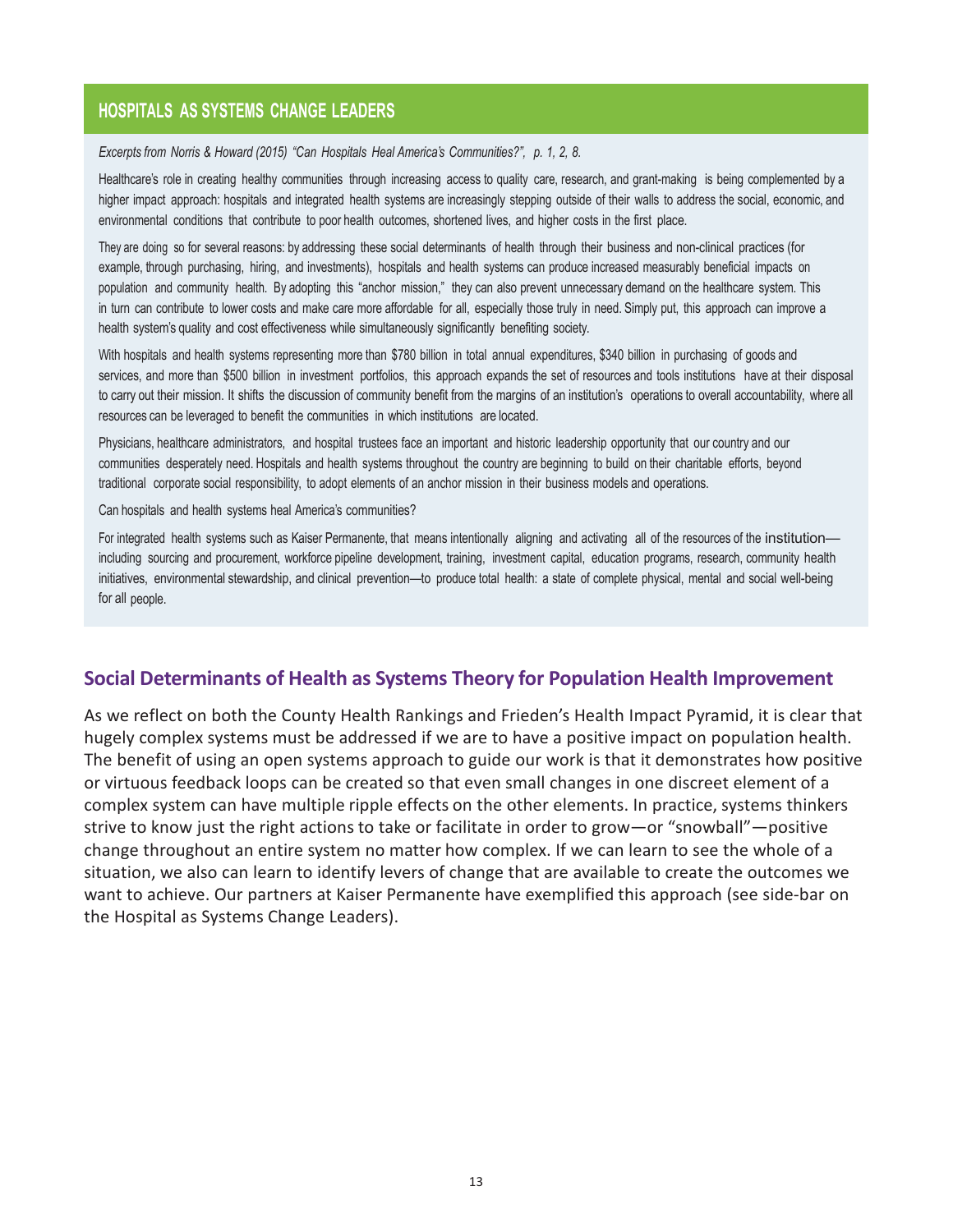## **Addressing the Fundamental Causes of Poor Health and Inequity**

We said at the beginning of this chapter that systems thinking shifts the "mind from seeing parts to seeing wholes" (Senge, 2006, p.69). The newly emerging concept of "Health in All Policies" helps us understand how to address the social determinants of health so that our efforts are likely to be the most effective in creating positive ripple effects throughout entire systems. In brief, Health in All Policies is a systems approach to improving the health of a community by incorporating health, equity and sustainability considerations into decision-making across sectors and policy areas (Rudolph et al., 2013). The work of Health Care without Harm and the Democracy Collaborative in relation to changing hospital policies on waste management, procurement, hiring and capital projects offer great examples of how these positive effects can be leveraged across health systems (see [http://democracycollaborative.org](http://democracycollaborative.org/) and https://noharm.org).

The asthma case study above demonstrates the need for a Health in All Policies approach. A growing understanding of the social determinants of health has led to a call for public policy that shapes our social, physical, and economic environments in ways that are more conducive to health (Wilkinson & Marmot, 2003). The Health in All Policies approach takes us far outside of traditional hospital systems, and even outside of public health agencies. The policies that determine whether a person has access to healthy food (ChangeLab Solutions, 2012), clean water (Denzin, 2008), clean air (United States Environmental Protection Agency, 2015), safe places for play and physical activity (National Recreation and Park Association, n.d.), affordable, quality housing (ChangeLab Solutions, 2015), jobs (Partnership for Working Families, n.d.), and schools (Centers for Disease Control and Prevention, 2015c; Cowan, Hubsmith, & Ping, 2011), are typically developed and implemented by agencies other than health departments, including planning, transportation, social services, education, economic development, fire, police, sanitation, and public works (ChangeLab Solutions & Bay Area Regional Health Inequities Initiative, 2010). Community Development Finance Institutions can play an important intermediary role, too (Jutte et al., 2015). To achieve a vision for healthier communities, we need such an approach, one in which every part of government, as well as non-governmental sectors like business, faith, and community based organizations play an active role. That is the idea behind Health in All Policies.

To achieve Health in All Policies, hospitals and all the other leading sectors in civic life must adopt a new approach to decision-making. The new approach requires the various stakeholders, including a community and its assets, to understand how policies and actions affect health. They need to recognize that they are part of an interrelated system and that every part of the system has a direct impact on the community's health outcomes. The stakeholders need to learn to share information and organizational goals and to collaborate to coordinate their efforts.

Effective Health in All Policies initiatives are developed by and for a particular community, and there is no "one size fits all" approach. An initiative's overarching focus must resonate with everyone involved, including public agencies, community leaders and residents. These efforts can be framed around health, wellness, equity, sustainability, or some other core value as defined by a community. While there is variation in local Health in All Policies initiatives, they usually share the same fundamental principles, with an inherent goal of building and nurturing trust among all stakeholders:

- Create an ongoing collaborative forum to help stakeholders and sectors to work together to improve public health;
- Advance specific projects, programs, laws, and policies that enhance public health while furthering stakeholders' core missions; and
- Embed health-promoting practices in the organizational practices of all stakeholders.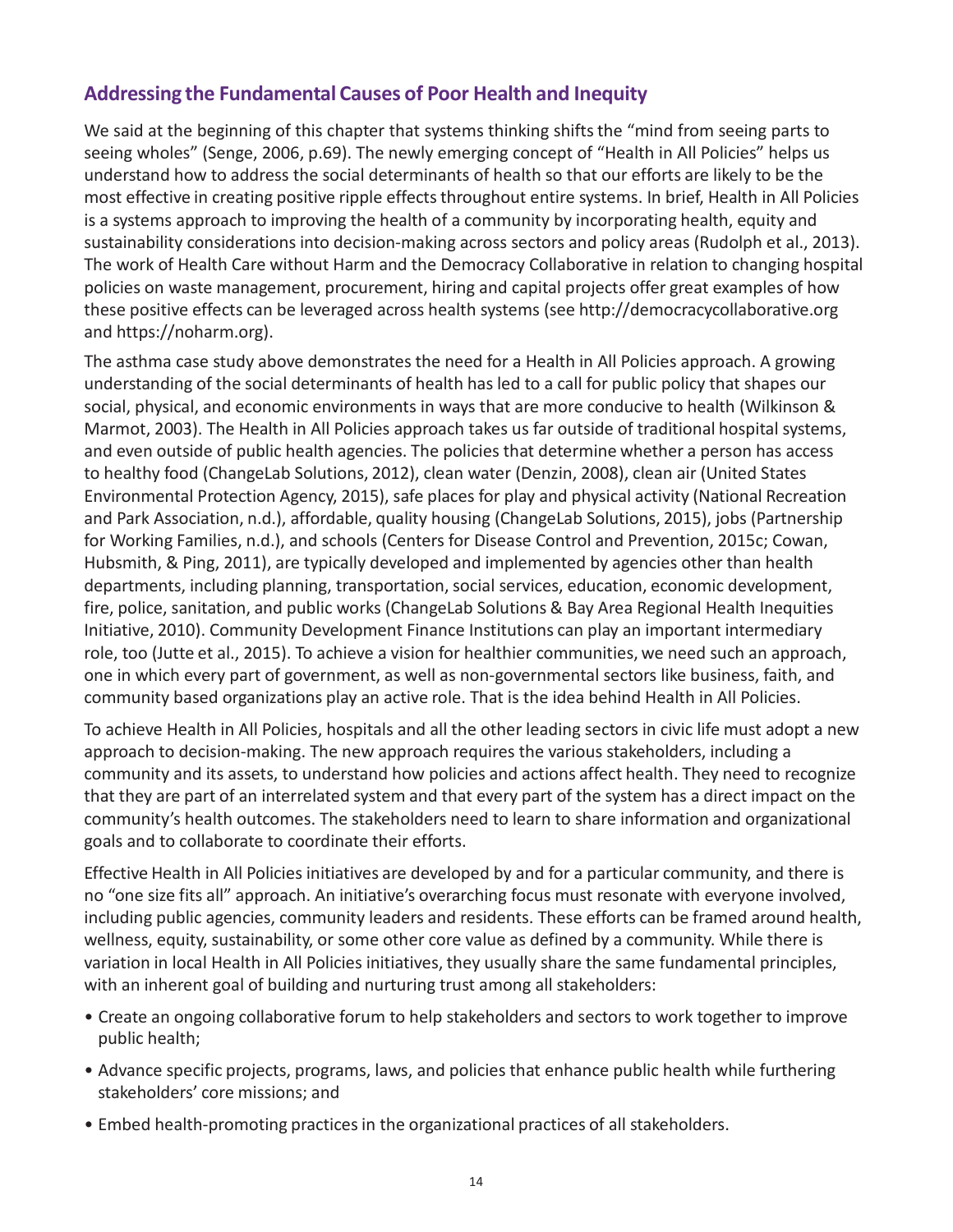We also said at the beginning of this chapter that systems thinking shifts the "mind from seeing people as helpless reactors to seeing them as active participantsin shaping their reality, from reacting to the present to creating the future" (Senge, 2006, p. 69). We know through systems thinking that if we take short cuts—such as failing to identify or address fundamental causes of problems, or failing to engage with community and neighborhood leaders—our actions could jeopardize the ultimate success of the social changes being attempted (Senge, 2006).

**Failure to Address Fundamental Causes:** Oftentimes,short-term "solutions" are used to correct a problem with seemingly positive immediate results. But if action is taken without regard to how a shortterm solution affects the entire system, only isolated results will be attained and more fundamental longterm corrective measures will be missed. Systems thinking urges stakeholders to focus on fundamental solutions rather than simply addressing short-term symptoms.

**Failure to Release the Existing Energy and Assets of the Community:** So often the most powerful stakeholders such as hospitals and government agencies—emboldened by the best of intentions and employing deep expertise from their areas of specialty—try to solve complex problems without engaging with and winning the trust of members of the community most affected by systemic problems. We all know that working with community groups can be unpredictable, volatile and contentious. Historic inequities are felt in real time, anger can surface and trust may be low. Sometimes we don't know which community leaders to trust, and consensus on how best to move forward can seem elusive. Yet, if the very hard work of deep community engagement is glossed over or ignored, those most affected by health inequities battle to deal with problems themselves. Instead of fully engaging and utilizing their own existing community assets and intelligence, community members may remain passive "recipients" of well-intentioned programs or efforts led by so-called "professionals," and the system will never achieve real change.

## **Recommendations: So, What is a Hospital Leader to DO?**

You wouldn't be alone if you have read this chapter and feel burdened with undue expectations and insufficient resources. Most hospital administrators willingly accept the responsibility of aligning all the functions of integrated hospital systems, but have more difficulty dealing with domains beyond the hospital system itself for which they are not directly responsible. For instance, most leaders are not likely to commit to alleviating poverty or solving problems related to historic or systemic racism (which are beyond the control of the health sector alone). Yet, it is abundantly clear that unless and until the socioeconomic and structural issues at the base of the Health Impact Pyramid are addressed, the human and economic costs related to preventable diseases will also not be addressed. Achieving the Triple Aim of improved experience of care, reducing per capita cost of care, and improving the health of populations, not to mention paying attention to SH's "Quadruple Aim" that includes equity, requires engaging in the hard work of changing the systems driving preventable diseases and avoidable costs.

The good news: You are not alone when you seek to find ways to go beyond the limits of traditional institutional boundaries and responsibilities. Many resources are available to help get the job done and innovations are underway that help. The most effective interventionsto drive population health improvement—those at the bottom of the Health Impact Pyramid—cannot be achieved by the health sector alone. They require new kinds of partnership with people and organizations in communities (see Chapter 6 on "Transformative Partnerships," HSLG, 2013) in collaboration with multiple government agencies and non-governmental sectors outside of the health sectors' immediate areas of influence or expertise. Evidence for this integration of issues across traditional siloes is found throughout academic literature and increasingly through successes in the field.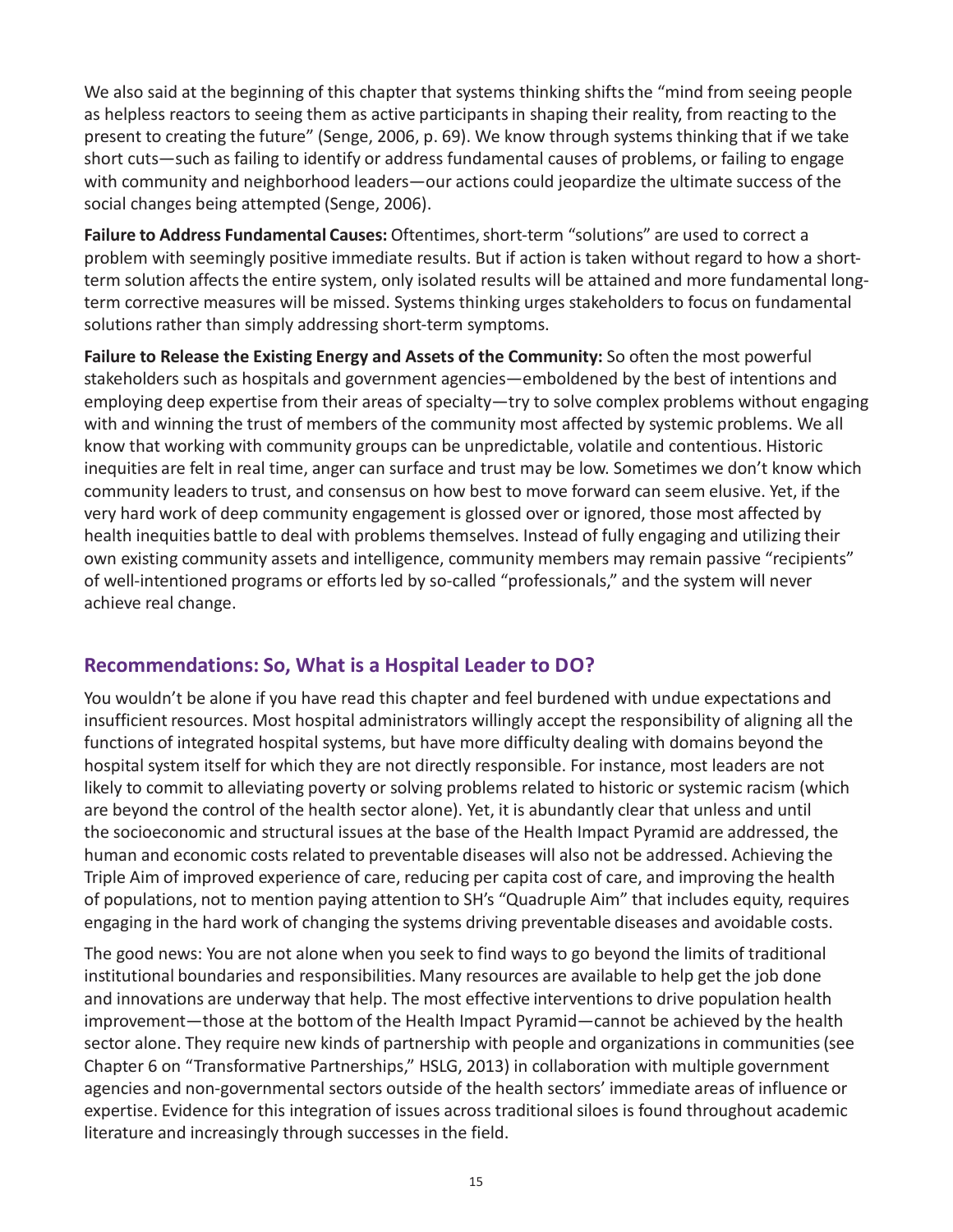#### **PROMEDICA'S PARTNERSHIPS ADDRESS FOOD SECURITY ISSUES**

At ProMedica, a mission-based, nonprofit, locally owned health care system serving northwest Ohio and southeast Michigan, hunger has been chief among many social determinants of health being addressed in recent years. Driven by a mission to improve the health and well-being of the communities we serve, we began to look at hunger after becoming increasingly aware of its link to obesity and other health concerns across the age spectrum.

Partnerships have been key to our success beginning with a food reclamation program developed in 2013. ProMedica hired two part-time employees to work in the kitchen of the newly opened Hollywood Casino Toledo. These employees reclaim the prepared but unserved, food in the Casino kitchen and package it for distribution to local shelters and communal feeding sites by Toledo Seagate Foodbank. Since inception, the program has expanded to other community locations including several of ProMedica's own hospitals and has provided more than 250,000 pounds of food.

In addition to important community partnerships such as the one with the casino and the food bank, ProMedica understands the importance of directly addressing food insecurity in our patient population. To that end, ProMedica has adopted the Hunger Vital Sign, two-question screen validated by Children's Health Watch. Upon hospital admission, patients are asked the two questions, and those patients with a positive screen are seen by a member of the care team who further assesses the situation. If a need is confirmed, the patient is provided a day's worth of food upon discharge from the hospital, as well as information and assistance about community resources available to them, and how to access those resources.

To take this screening one step further, in April 2015 ProMedica began screening patients in primary care offices and opened its first Food Pharmacy. Patients who screen positive for food insecurity are provided a referral to the food pharmacy where they receive several days of healthy food for themselves and their family. Food choices are based upon the patient's nutrition related diagnosis, if one is present. For example, diabetic patients choose from low sugar options, hypertensive patients choose from low sodium options and patients choose additional protein choices. The referral enables the patient to visit the food pharmacy once per month for up to six months before needing a new referral if they are still in need. Patients at the food pharmacy are also given the opportunity to meet with a registered dietitian to learn more about healthy eating and managing their diagnosis.

Recognizing the importance of eliminating barriers to accessing nutritious, affordable food, in December 2015 ProMedica opened a grocery market in a food desert in Toledo. With seed money from a generous donor, ProMedica designed a 5,000 square-foot market in a four-story building that was previously abandoned. The Market is unique because it employs neighborhood residents in a job training program where each employee will learn all aspects of the market during their 12-month training period. They will also participate in financial literacy programs and other wrap around services to assist them in becoming and remaining self-sufficient. At the end of their 12-month training period they will be better prepared for job opportunities elsewhere in the ProMedica system or with community business partners. By spring 2016, we will complete the second floor build out that will include a teaching kitchen and other classroom space where a variety of programs can be offered to fill gaps that exist in the community.

#### **• Hospitals Can Support Public Policiesthat Enhance Community Health**

Public policy is your best friend. Think about it. Public policy largely determines what happens base level of the Health Impact Pyramid: housing affordability; the quality of local school systems; whether there is access to healthy foods, safe places to walk and play, or smoke-free environments. Every state in the nation can develop public policies based on a Health in All Policies model that ensure the default conditionsin which people live are healthy. Most local governments can augment the baseline state rules to tailor public policies so they are even more reflective of local health needs and priorities, too. Hospitals are in a key position to ensure that the public policies in the communitiesthey serve work *for* rather than *against* population health. While this is not necessarily an easy task, it remains a crucial role that is within leaders' competency, running a key social institution.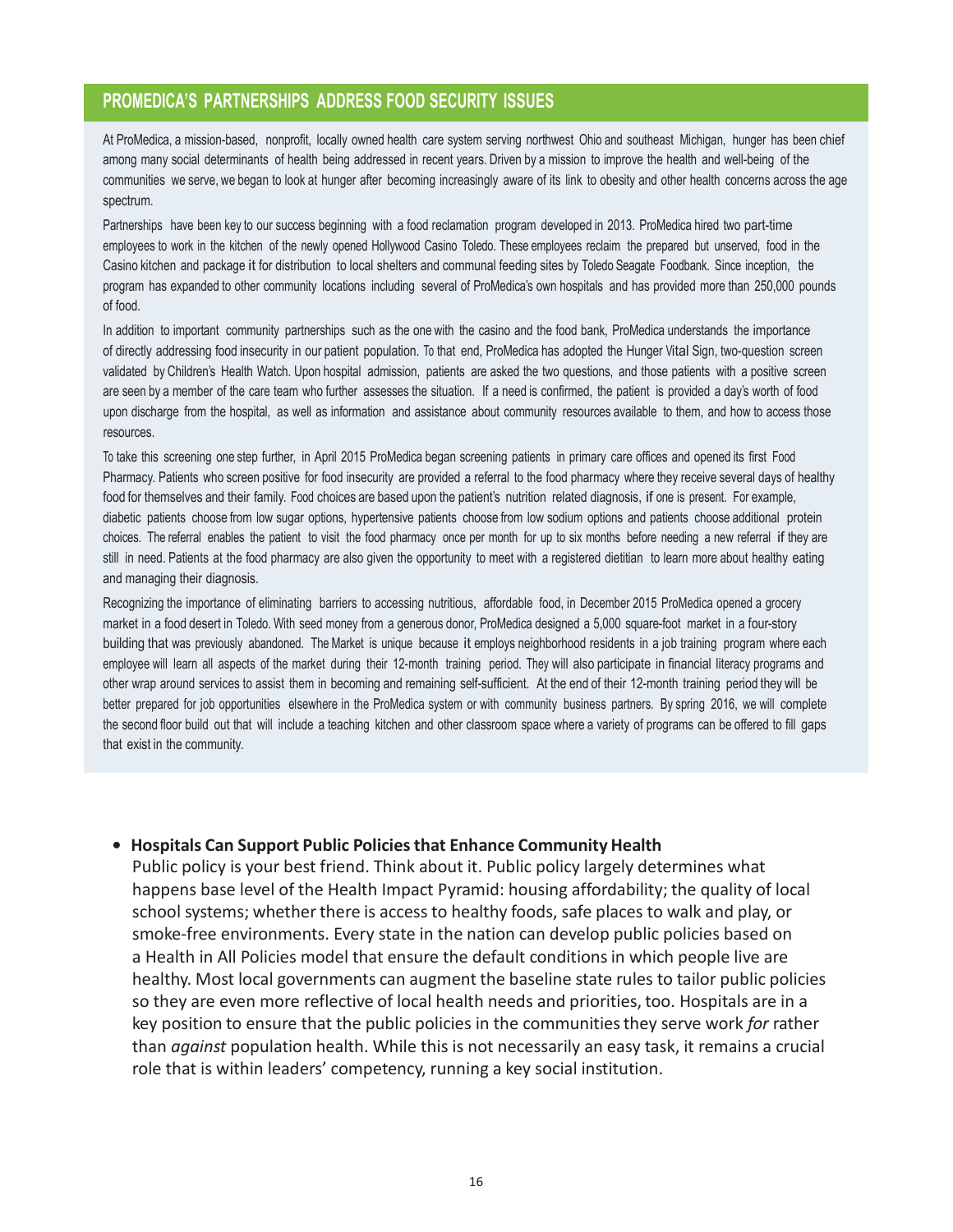The good news is that the ChangeLab Solutions website offers a large library of free resources designed exactly to support the policy changes needed to address the social determinants of health. Supported by major philanthropies and many government agencies, ChangeLab Solutions offers model laws and policies plus a wide range of supporting materials to ensure everyday health for all—whether that's providing access to healthy food and beverages, creating safe opportunitiesfor physical activity, or ensuring the freedom to enjoy smokefree air and clean water. The model policy solutions are a great starting place to find what is needed to create a just, vital and thriving community (see [www.](http://www/)  changelabsolutions.org).

Likewise, the "What Works for Health" section of the County Health Rankings website also highlights explicit multi-sector policy, programs and systems changes, all reviewed and curated for level of evidence supporting the recommendations [\(see www.countyhealthrankings.org/roadmaps/what](http://www.countyhealthrankings.org/roadmaps/what-)works-for-health).

#### **• Hospitals can Creatively Leverage Partnerships**

Partnerships are everywhere and leadership opportunities abound. As anchor institutions driving large portions of local economic activity, hospitals enjoy significant economic and political clout, and have a diverse array of strong allies that can be mobilized to ensure that healthy public policies are the norm. As emphasized in our discussion about Health in All Policies and the excerpts from "Can Hospitals Heal America's Communities?," nontraditional and innovative partnerships across government agencies and multiple sectors of civic life are the new norm to achieve population health. Hospitals are able to exert wonderfully creative leadership in the multiple sectors of civic life—business, economic development, education, faith and more—that can ensure the health message is heard and acted upon by decision-makers (Norris & Howard, 2015).

#### **• Hospitals Can Engage Local Residents**

One of the most potent partner groups that hospitals can engage are local residents, who are deeply invested in the health and well-being of their neighborhoods, agencies and citizens. As described in Chapter 6 on community asset mapping, hospital leadership who take the time to truly know and understand the local residents served by a hospital and respond to what information or needs are shared, can enrich community health needs assessment, provide useful data for strategic planning, as well as help health systems do a better job serving patients and families. Such partnerships can yield both improved community health outcomes in the long-run and improved margins in caring for vulnerable populations in the short-term.

#### **• Hospitals Can Implement Best Practice Models**

Scientific research is rich and best practices are abundant. An enormous array of readily available resources are at your fingertips—especially related to the 4th tier of the pyramid in changing the context so that default conditionslead to health rather than disease:

o **National Prevention Strategy** (U.S. Surgeon General, n.d.): This guides our nation to the most effective and achievable means for improving health and well-being. The Strategy prioritizes prevention by integrating recommendations and actions across multiple settings to improve health and save lives. It provides a strong foundation for all prevention efforts and provides evidenced-based recommendations that are most likely to reduce the burden of the leading causes of preventable death and major illness: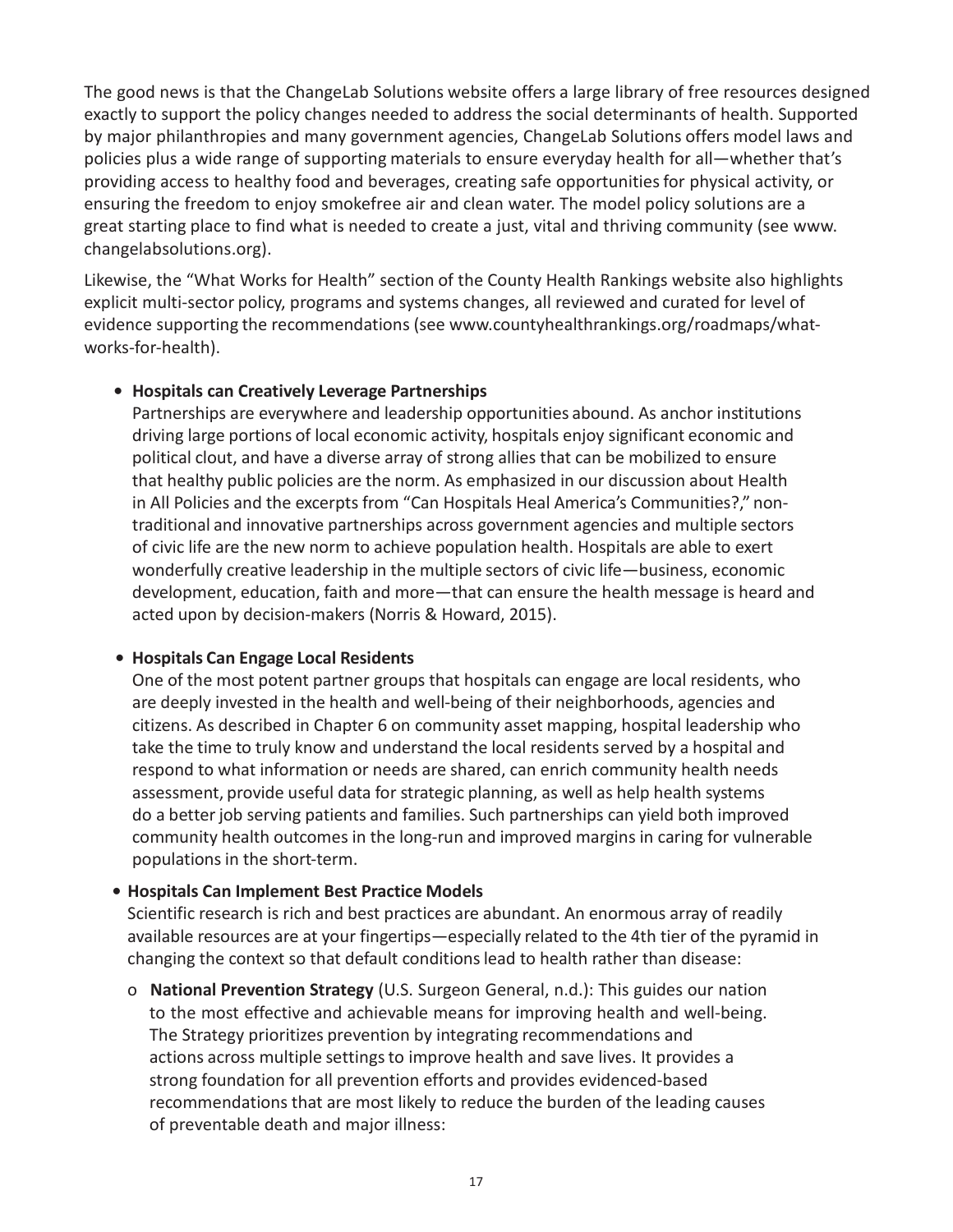- Tobacco Free Living
- Preventing Drug Abuse and Excessive Alcohol Use
- Healthy Eating
- Active Living
- Injury and Violence Free Living
- Reproductive and Sexual Health
- Mental and Emotional Well-Being
- o **CDC Community Guide to Preventive Services** (The Community Guide, 2015) and **Community Health Improvement Navigato**r (Centers for Disease Control and Prevention, 2015a): The Guide to Community Preventive Services is a free resource to help you choose programs and policies to improve health and prevent disease in your community. Systematic reviews are used to answer these questions:
	- Which program and policy interventions have been proven effective?
	- Are there effective interventions that are right for my community?
	- What might effective interventions cost; what is the likely return on investment?

The CDC Community Health Improvement Navigator (CHI Navigator) is a website (described in greater detail in Chapter 6) for people who lead or participate in CHI work within hospitals and health systems, public health agencies, and other community organizations. It is a one-stop-shop that offers community stakeholders expert-vetted tools and resources for:

- Depicting visually the who, what, where, and how of improving community health
- Making the case for collaborative approaches to community health improvement
- Establishing and maintaining effective collaborations
- Finding interventions that have the greatest impact on health and well-being for all.

#### **• Hospitals can Play a Role in Payment Systems Reforms**

Payment system reforms are underway. It goes without saying that the financial incentives driving health care delivery today are overwhelmingly dynamic. Hospitals are experimenting on their own to better manage the care of Dual Eligibles to reach the Triple Aim; rethinking the use of their IRS community benefit obligationsto address the social determinants of health (Trinity Health, 2015); creating new care delivery models that incorporate trusted community residents as core personnel in a community-based care model; and addressing the social determinants of health through their procurement, workforce development, and other core operations and expenditures (Norris & Howard, 2015). Hospitals can step up to be part of such pilots, particularly, the work being supported by the federal government, too:

o **HHS State Innovation Models (SIMs) Initiative** (Centers for Medicare and Medicaid Services, 2015b): provides financial and technical support to states for the development and testing of state-led, multi-payer health care payment and service delivery models that will improve health system performance, increase quality of care, and decrease costs for Medicare, Medicaid and Children's Health Insurance Program (CHIP) beneficiaries—and for all residents of participating states.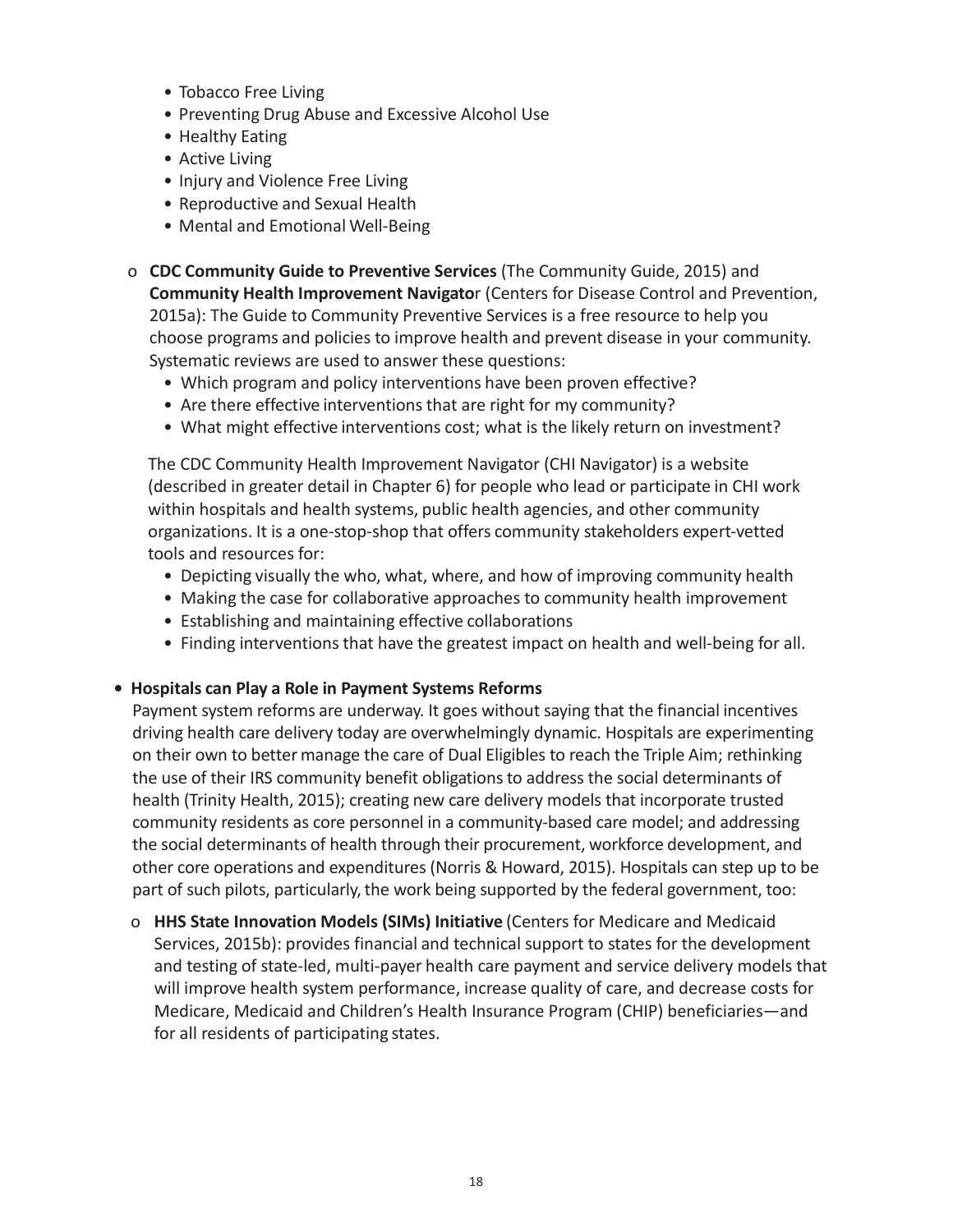#### **Conclusion**

Systems theory offers useful insight into the dynamic and complex changes underway in America's hospitals. We are challenged to find the patterns within the complex phenomenon so that we can address the fundamental conditions—the social determinants of health—that lead to preventable disease, unnecessary costs, and the drain on the economic vibrancy of our nation. This chapter aimed to provide a deeper understanding of these social determinants of health and to offer a series of strategies that will allow hospitals to begin to incorporate the power of a systems approach as they address the many challenges they face.

#### **REFERENCES**

- Acevedo-Garcia, D., Osypuk, T. L., McArdle, N., & Williams, D. R. (2008). Toward a policy-relevant analysis of geographic and racial/ethnic disparitiesin child health. *Health Affairs,* 27(2), 321–333. <http://doi.org/10.1377/hlthaff.27.2.321>
- Alley, D. E., Asomugha, C. N., Conway, P. H., & Sanghavi, D. M. (2015). Accountable Health Communities—Addressing Social Needs through Medicare and Medicaid. *New England Journal of Medicine,* 374(1), 1–4. <http://doi.org/10.1056/NEJMp1002530>
- American Lung Association. (2012). *Trends in Asthma Morbidity and Mortality. American Lung Association.* Retrieved from <http://www.lung.org/assets/documents/research/asthma-trend-report.pdf>
- Andersen, E. (2015, June 13). Place Matters: Lincoln maps highlight health disparities across neighborhoods, zip codes. *Lincoln Journal Star.*  Retrieved from [http://journalstar.com/lifestyles/family/place-matters-lincoln-maps-highlight-health-disparities-across-neighborhoods](http://journalstar.com/lifestyles/family/place-matters-lincoln-maps-highlight-health-disparities-across-neighborhoods-)zip/article\_1be90244-8533-5ad2-9e8b-2b632899cd5d.html
- Ashe, M., Jernigan, D., Kline, R., & Galaz, R. (2003). Land use planning and the control of alcohol, tobacco, firearms, and fast food restaurants. *American Journal of Public Health,* 93(9), 1404–8. Retrieved from
- <http://www.pubmedcentral.nih.gov/articlerender.fcgi?artid=1447982&tool=pmcentrez&rendertype=abstract>
- Bisognano, M. & Kenney, C. (2012). Pursuing the Triple Aim: Seven Innovators Show the Way to Better Care, Better Health, and Lower Costs. San Francisco: Jossey-Bass Publishers.
- Bonilla, S., Kehl, S., Kwong, K. Y., Morphew, T., Kachru, R., & Jones, C. A. (2005). School absenteeism in children with asthma in a Los Angeles inner city school. *The Journal of Pediatrics,* 147(6), 802–806.
- Brooks-Gunn, J., & Duncan, G. J. (1997). The effects of poverty on children. *The Future of Children/Center for the Future of Children, the David and Lucile Packard Foundation,* 7(2), 55–71. <http://doi.org/10.4314/ai.v32i1.22297>
- Centers for Disease Control and Prevention. (1992). Effectivenessin Disease and Injury Prevention Estimated National Spending on Prevention—United States, 1988. *MMWR. Morbidity and Mortality Weekly Report,* 41(29), 529–531. Retrieved from <http://www.cdc.gov/mmwr/preview/mmwrhtml/00017286.htm>
- Centers for Disease Control and Prevention. (2015a). CDC Community Health Improvement Navigator. Retrieved December 4, 2015, from <http://www.cdc.gov/chinav/index.html>
- Centers for Disease Control and Prevention. (2015b). Childhood obesity facts. Retrieved January 5, 2016, from <http://www.cdc.gov/obesity/data/childhood.html>
- Centers for Disease Control and Prevention. (2015c). Local School Wellness Policy. Retrieved December 4, 2015, from <http://www.cdc.gov/healthyschools/npao/wellness.htm>
- Centers for Disease Control and Prevention. (2015d). National Health Interview Survey. Retrieved December 5, 2015, from [http://www.cdc.gov/nchs/nhis/quest\\_data\\_related\\_1997\\_forward.htm#2012\\_NHIS](http://www.cdc.gov/nchs/nhis/quest_data_related_1997_forward.htm#2012_NHIS)
- Centers for Medicare and Medicaid Services. (2015a). National Health Expenditure Data Historical. Retrieved December 20, 2015, from htt[ps://w](http://www.cms.gov/research-statistics-data-and-systems/statistics-trends-and-reports/nationalhealthexpenddata/)w[w.cms.gov/research-statistics-data-and-systems/statistics-trends-and-reports/nationalhealthexpenddata/](http://www.cms.gov/research-statistics-data-and-systems/statistics-trends-and-reports/nationalhealthexpenddata/) nationalhealthaccountshistorical.html
- Centers for Medicare and Medicaid Services. (2015b). State Innovation Models Initiative: General Information. Retrieved December 5, 2015, from https://innovation.cms.gov/initiatives/State-Innovations/index.html
- ChangeLab Solutions. (2012). *Green for Greens: Finding Public Funding for Healthy Food.* Oakland, CA. Retrieved from <http://www.changelabsolutions.org/publications/green-for-greens>
- ChangeLab Solutions. (2014). *Not Making the Grade.* Retrieved from <http://www.changelabsolutions.org/publications/state-school-financing>
- ChangeLab Solutions. (2015). *Preserving, Protecting, and Expanding Affordable Housing: A Policy Toolkit for Public Health.* Oakland, CA. Retrieved f[rom http://changelabsolutions.org/publications/affordable\\_housing\\_toolkit](http://changelabsolutions.org/publications/affordable_housing_toolkit)
- ChangeLab Solutions, & Bay Area Regional Health Inequities Initiative. (2010). Partners for public health: working with local state, and federal *agencies to create healthier communities.*Oakland, CA. Retrieved from <http://changelabsolutions.org/publications/partners-public-health>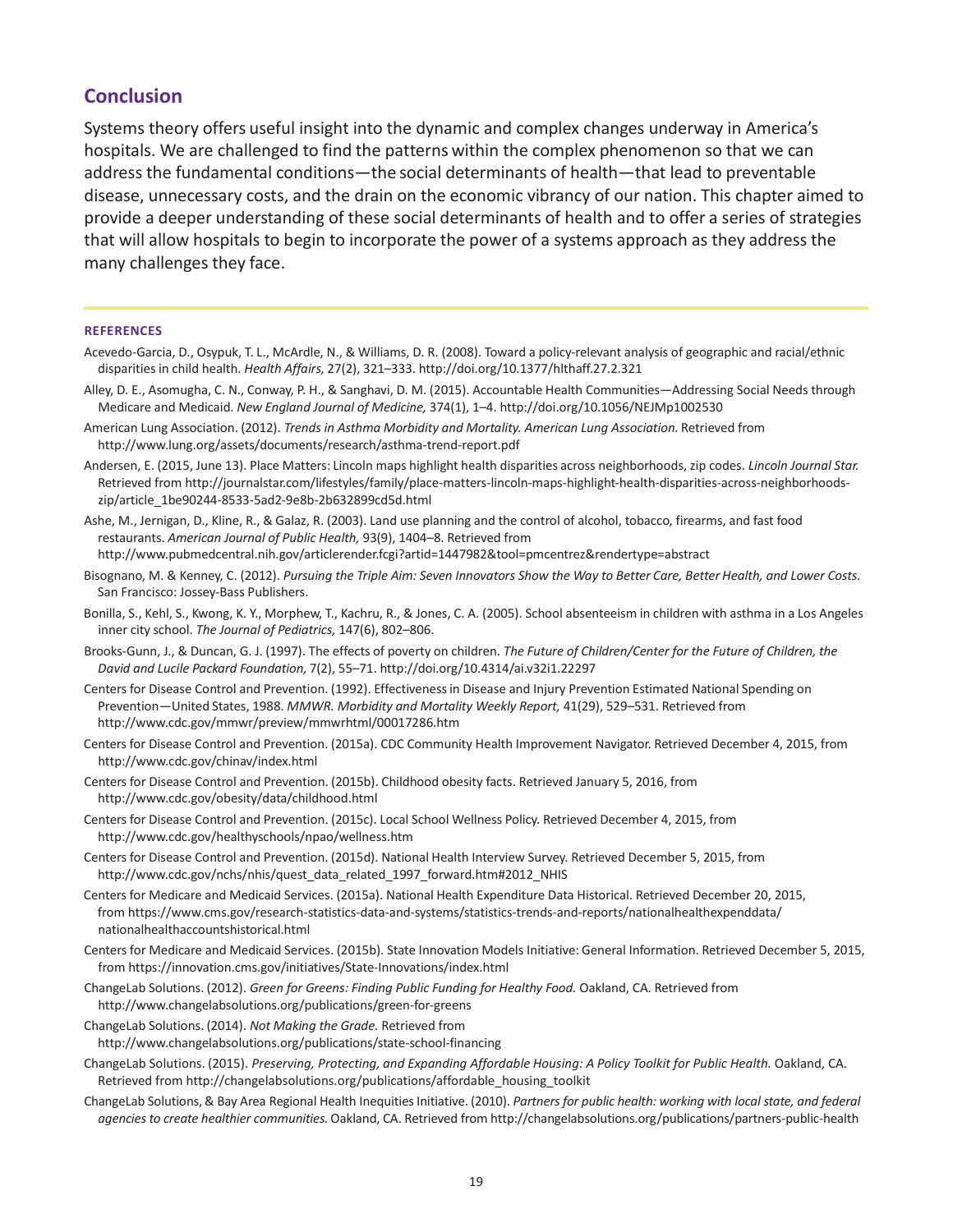- Child Trends DataBank. (2013). *Screening and Risk for Developmental Delay.* Retrieved fro[m](http://www.childtrends.org/wp-content/uploads/2013/07/111_Developmental-Risk-and-Screening.pdf) [http://www.childtrends.org/wp-content/uploads/2013/07/111\\_Developmental-Risk-and-Screening.pdf](http://www.childtrends.org/wp-content/uploads/2013/07/111_Developmental-Risk-and-Screening.pdf)
- Colen, C. G. (2011). Addressing racial disparitiesin health using life course perspectives. *Du Bois Review: Social Science Research on Race, 8*(01), [79–94. http://doi.org/10.1017/S1742058X11000075](http://doi.org/10.1017/S1742058X11000075)
- County Health Rankings & Roadmaps. (2015a). Our approach. Retrieved December 4, 2015, fro[m](http://www.countyhealthrankings.org/our-approach) <http://www.countyhealthrankings.org/our-approach>
- County Health Rankings & Roadmaps. (2015b). State Health Gaps. Retrieved December 4, 2015, fro[m](http://www.countyhealthrankings.org/health-gaps) <http://www.countyhealthrankings.org/health-gaps>
- Cowan, D., Hubsmith, D., & Ping, R. (2011). *Safe Routes to School Local Policy Guide.* Oakland, CA: Safe Routes to School National Partnership. Retrieved f[rom http://saferoutespartnership.org/resourcecenter/publications/local-policy-guide](http://saferoutespartnership.org/resourcecenter/publications/local-policy-guide)
- Denzin, B. (2008). *Local Water Policy Innovation A Roadmap for Community Based Stormwater Solutions.* American Rivers; Midwest Environmental Advocates. Retrieved f[rom http://www.americanrivers.org/assets/pdfs/reports-and-publications/Local\\_Water\\_Policy\\_](http://www.americanrivers.org/assets/pdfs/reports-and-publications/Local_Water_Policy_) Innovation\_Stormwater\_Oct\_20080613.pdf
- Djuric, Z., Bird, C., Furumoto-Dawson, A., Rauscher, G., Ruffin, M., Stowe, R. Tucker, K. & Masi, C. (2008). Biomarkers of psychological stress in health disparities research. Open Biomark Journal, January 1: 7-19.
- Forsberg, V., & Fichtenberg, C. (2012). *The Prevention and Public Health Fund: A critical investment in our nation's physical and fiscal health.* Washington D.C.: American Public Health Association. Retrieved from htt[ps://www.apha.org/~/media/files/pdf/topics/aca/apha\\_prevfundbrief\\_june2012.ashx\)](http://www.apha.org/~/media/files/pdf/topics/aca/apha_prevfundbrief_june2012.ashx))
- Frieden, T. R. (2010). A Framework for Public Health Action: The Health Impact Pyramid. *American Journal of Public Health,* 100(4), [590–595. http://doi.org/10.2105/AJPH.2009.185652](http://doi.org/10.2105/AJPH.2009.185652)
- Germond, P., & Cochrane, J. R. (2010). Healthworlds: conceptualizing landscapes of health and healing. *Sociology*, 44(2), 307-324.
- Health Systems Learning Group (HSLG). (2013). *Strategic Investment in Shared Outcomes: Transformative Partnerships between Health Systems and Communities.* Washington, D.C. Retrieved f[rom http://stakeholderhealth.org/wp-content/uploads/2013/09/HSLG-V11.pdf](http://stakeholderhealth.org/wp-content/uploads/2013/09/HSLG-V11.pdf)
- Jones C.P. (2000). Levels of racism: a theoretic framework and a gardener's tale. *American Journal of Public Health. 90(8):1212-1215.*
- Jutte, D. P., Miller, J. L., & Erickson, D. J. (2015). Neighborhood Adversity, Child Health, and the Role for Community Development. *Pediatrics*, 135(Suppleme[nt\), S48–S57. http://doi.org/10.1542/peds.2014-3549F](http://doi.org/10.1542/peds.2014-3549F)
- Lavizzo-Mourey, R. (2012). Why health, poverty, and community development are inseparable. edited by. N. Andrews & D. Erickson (Eds.), *Investing in What Works for America's Communities: Essays on People, Place & Purpose,* (pp. 215–225). Retrieved fro[m](http://www.whatworksforamerica.org/ideas/why-health-poverty-and-community-development-are-inseparable/#.Vmc3NPPTn4Z) <http://www.whatworksforamerica.org/ideas/why-health-poverty-and-community-development-are-inseparable/#.Vmc3NPPTn4Z>
- Lee, C., Ayers, S. & Kronenfeld, J. (2009). The association between perceived provider discrimination, health care utilization, and health care status in racial and ethnic minorities. *Ethnicity & Disease*, 19(3): 330-337.
- Levine, S. (2003). Psychological and social aspects of resilience: a synthesis of risks and resources. *Dialogues in Clinical Neuroscience,* 5(3), 273–280.
- Lutfey, K., Freese, J. (2005). Toward some fundamentals of fundamental causality: Socioeconomic status and health in the routine clinic visit for diabetes. *American Journal of Sociology*, 110, 1326-1337.
- Marmot, M. (2007). Achieving health equity: from root causes to fair outcomes: Commission on Social Determinants of Health, Interim statement. *The Lancet,* 370(9593), 1153–1163. Retrieved f[rom http://apps.who.int/iris/handle/10665/69670](http://apps.who.int/iris/handle/10665/69670)
- Meadows, D. H. (2008). *Thinking in systems: a primer* (D. Wright, Ed.). White River Junction, Vermont: Chelsea Green Publishing.
- McGinnis, J. M., Williams-Russo, P., & Knickman, J. R. (2002). The Case For More Active Policy Attention To Health Promotion. *Health Affairs,* [21\(2\), 78–93. http://doi.org/10.1377/hlthaff.21.2.78](http://doi.org/10.1377/hlthaff.21.2.78)
- Meng, Y., Babey, S., & Wolstein, J. (2012). Asthma-related school absenteeism and school concentration of low-income students in California. *Preventing Chronic Disease,* [9\(2\), 1–8. http://doi.org/10.5888/pcd9.110312](http://doi.org/10.5888/pcd9.110312)
- Moonie, S. A., Sterling, D. A., Figgs, L., & Castro, M. (2006). Asthma status and severity affects missed school days. *Journal of School Health,* [76\(1\), 18–24. http://doi.org/10.1111/j.1746-1561.2006.00062.x](http://doi.org/10.1111/j.1746-1561.2006.00062.x)
- National Recreation and Park Association. (n.d.). *Safe Routes to Parks: Improving Access to Parks through Walkability.* Ashburn, VA. Retrieved f[rom http://www.nrpa.org/uploadedFiles/nrpa.org/Publications\\_and\\_Research/Research/Papers/Park-Access-Report.pdf](http://www.nrpa.org/uploadedFiles/nrpa.org/Publications_and_Research/Research/Papers/Park-Access-Report.pdf)
- Norris, T., & Howard, T. (2015). *Can Hospitals Heal America's Communities? "All in for Mission" is the Emerging Model for Impact.* Democracy Collaborative. Retrieved f[rom http://democracycollaborative.org/content/can-hospitals-heal-americas-communities-0](http://democracycollaborative.org/content/can-hospitals-heal-americas-communities-0)
- Partnership for Working Families. (n.d.). Policy & Tools: Living Wage. Retrieved December 4, 2015, fro[m](http://www.forworkingfamilies.org/resources/policy-tools-living-wage) <http://www.forworkingfamilies.org/resources/policy-tools-living-wage>
- Peek, M., Wagner, J., Tang, H. & Baker, D. (2011). Self-reported racial discrimination in health care and diabetes outcomes. *Medical Care*, 49: 618-625.
- Peterson, S. (2010). Systems Thinking for Anyone: Practices to Consider. In J. Richmond, L. Stuntz, K. Richmond, & J. Egner (Eds.), *Tracing Connections: Voices of Systems Thinkers* (pp. 30–51). isee systems, inc. and Creative Learning Exchange.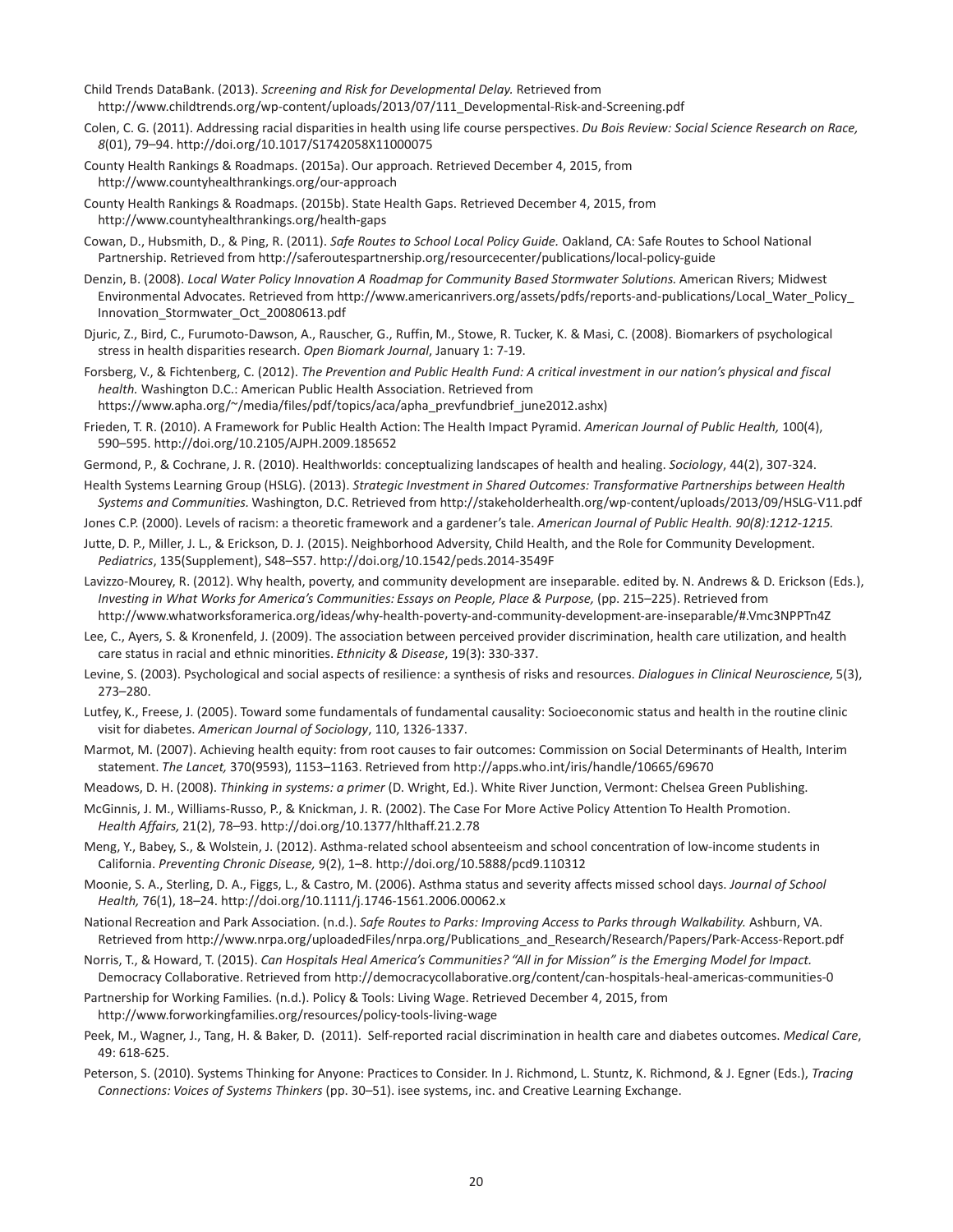- Phelan, J.C. & Link, B.G. (2005). Controlling Disease and Creating Disparities: A Fundamental Cause Perspective. *J Gerontol B Psychol Soc Sci* (2005) 60 (Special Issue 2): S27-S33doi:10.1093/geronb/60.Special\_Issue\_2.S27)
- Robert Wood Johnson Foundation. (2015). Does where you live affect how long you live? Retrieved December 17, 2015, fro[m](http://www.rwjf.org/en/library/features/health-where-you-live.html) <http://www.rwjf.org/en/library/features/health-where-you-live.html>
- Rudolph, L., Ben-Moshe, K., Dillon, L., & Caplan, J. (2013). Health in all Policies: A Guide for State and Local Governments. Washington, DC and Oakland, CA: American Public Health Association and Public Health Institute.
- Secretary's Advisory Committee on National Health Promotion and Disease Prevention. (2010). Healthy People 2020 : An Opportunity to Address Societal Determinants of Health in the U.S. Retrieved fro[m](http://www.healthypeople.gov/sites/default/files/SocietalDeterminantsHealth.pdf) <http://www.healthypeople.gov/sites/default/files/SocietalDeterminantsHealth.pdf>
- Senge, P. M. (2006). *The fifth discipline: The art and practice of the learning organization.* Doudbleday.
- Singh, G. K., Siapush, M., & Kogan, M. D. (2010). Rising social inequalitiesin US Childhood Obesity, 2003-2007. *Annals of Epidemiology, 20*[\(1\), 40–52. http://doi.org/10.1016/j.annepidem.2009.09.008](http://doi.org/10.1016/j.annepidem.2009.09.008)
- Slopen, N., Lewis, T. T., Gruenewald, T. L., Mujahid, M. S., Ryff, C. D., Albert, M. A., & Williams, D. R. (2010). Early life adversity and inflammation in African Americans and whites in the midlife in the United States survey. *Psychosomatic Medicine,* 72(7), 694–701[.](http://doi.org/10.1097/PSY.0b013e3181e9c16f) <http://doi.org/10.1097/PSY.0b013e3181e9c16f>
- The Community Guide. (2015). The Guide to Community Preventive Services. Retrieved December 4, 2015, fro[m](http://www.thecommunityguide.org/index.html) <http://www.thecommunityguide.org/index.html>
- Thies, K. M. (1999). Identifying the educational implications of chronic illness in school children. *The Journal of School Health,* 69(10), [392–397. http://doi.org/10.1111/j.1746-1561.1999.tb06354.x](http://doi.org/10.1111/j.1746-1561.1999.tb06354.x)
- Trinity Health. (2015). News releases: Trinity Health to Invest in Partnerships that Address Root Causes of Poor Health. Retrieved December 7, 2015, f[rom http://www.trinity-health.org/body.cfm?id=196&action=detail&ref=80.](http://www.trinity-health.org/body.cfm?id=196&action=detail&ref=80)
- Trust for America's Health. (n.d.). The Prevention and Public Health Fund: Preventing Chronic Disease and Reducing Long-Term Health Costs. Retrieved December 20, 2015, f[rom http://healthyamericans.org/health-issues/wp-content/uploads/2015/02/Prevention-Fund-](http://healthyamericans.org/health-issues/wp-content/uploads/2015/02/Prevention-Fund-)Backgrounder.pdf
- U.S. Office of Disease Prevention and Health Promotion, & Healthy People 2020. (2015). Social Determinants of Health. Retrieved December 8, 2015, f[rom http://www.healthypeople.gov/2020/topics-objectives/topic/social-determinants-health](http://www.healthypeople.gov/2020/topics-objectives/topic/social-determinants-health)
- U.S. Surgeon General. (n.d.). National Prevention Strategy. Retrieved December 4, 2015, fro[m](http://www.surgeongeneral.gov/priorities/prevention/strategy/index.html) <http://www.surgeongeneral.gov/priorities/prevention/strategy/index.html>
- United States Environmental Protection Agency. (2015). State and Local Climate Energy Program. Retrieved December 4, 2015, fro[m](http://www3.epa.gov/statelocalclimate/local/topics/transportation.html) <http://www3.epa.gov/statelocalclimate/local/topics/transportation.html>
- Warner, D. F., & Hayward, M. D. (2006). Early-life origins of the race gap in men's mortality. *Journal of Health and Social Behavior,* 47(3), [209–226. http://doi.org/10.1177/002214650604700302](http://doi.org/10.1177/002214650604700302)
- Whitlock, E. P., Orleans, C. T., Pender, N., & Allan, J. (2002). Evaluating primary care behavioral counseling interventions. An evidencebased approach. *American Journal of Preventive Medicine,* [22\(4\), 267–284. http://doi.org/10.1016/S0749-3797\(02\)00415-4](http://doi.org/10.1016/S0749-3797(02)00415-4)
- Wilkinson, R., & Marmot, M. (Eds.). (2003). *Social determinants of health: the solid Facts. World Health Organization Europe* (2nd ed.). World Health Organization. <http://doi.org/10.1016/j.jana.2012.03.001>
- Williams, D. R., & Collins, C. (1995). US socioeconomic and racial differencesin health: patterns and explanations. *Annual Review of Sociology,* [21, 349–386. http://doi.org/10.1146/annurev.soc.21.1.349](http://doi.org/10.1146/annurev.soc.21.1.349)
- Williams, D. R., Costa, M. V, Odunlami, A. O., & Mohammed, S. A. (2008). Moving Upstream: how interventionsthat adress social determinants of health and reduce disparities. *Journal of Public Health Management and Practice,* 14, 8–17[.](http://doi.org/10.1097/01.PHH.0000338382.36695.42.Moving) <http://doi.org/10.1097/01.PHH.0000338382.36695.42.Moving>
- Williams, D. R., & Mohammed, S. A. (2009). Discrimination and racial disparitiesin health: evidence and needed research. *Journal of Behavioral Medicine,* [32\(1\), 20–47. http://doi.org/10.1007/s10865-008-9185-0](http://doi.org/10.1007/s10865-008-9185-0)
- World Health Organization (WHO). (2015). Social determinants of health. Retrieved December 4, 2015, fro[m](http://www.who.int/social_determinants/sdh_definition/en/) [http://www.who.int/social\\_determinants/sdh\\_definition/en/](http://www.who.int/social_determinants/sdh_definition/en/)